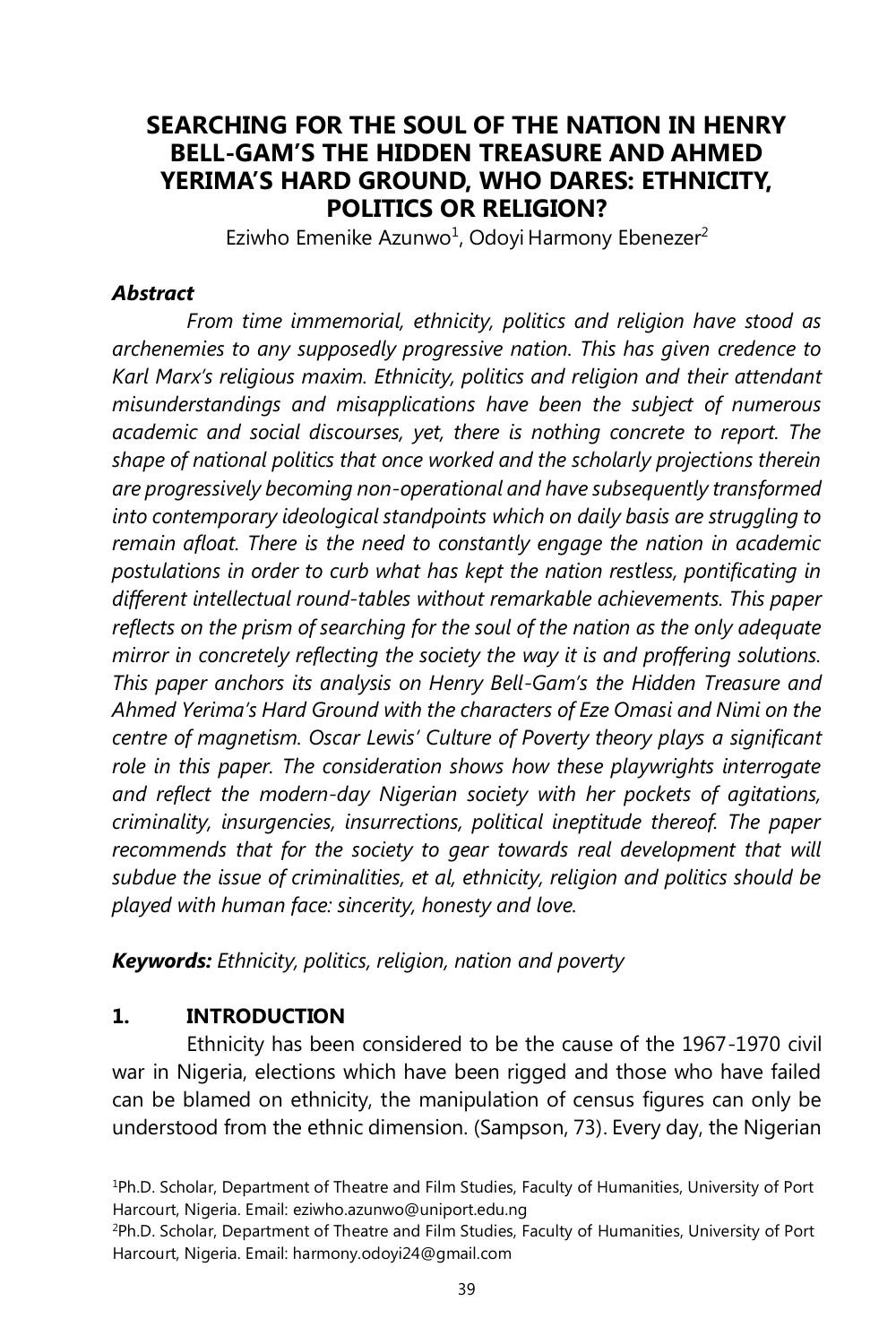society having been defiled in copious dimensions, experiences, trepidations and endless threats from overflowing ravaging eccentricities within her four walls and this has brought the nation to a standstill in terms of development. Though one cannot say earnestly that the Nigerian society has once experienced a problem free dispensation, the early days, before and after the civil war was fairly accommodating, promising and even favourable in copious ramifications, bearing in mind that the nation showed prospects in her economy, education, infrastructural developmental concerns, and even politics. However, Nigeria within the last three decades has been dared to the shackles of death, suffering, poverty, insecurity, unemployment, poor facilities and amenities, bribery, corruption, and a host of other social depravities. To even think worse is to say for sure that the numerous vices that have been facing Nigeria for a sustainable period of time appears to grow fattened every day just like a tree planted by the rivers of water. In a related interest however, while the enlisted problems appear so credible and true, adopting the lens of an eagle as well as some critical sensibilities will permeate one to think that the problems of Nigeria is not far from three basic embodiments which are; Religion, Politics and Ethnicity.

This position may hold so much ground sequel to the fact that more than one third of Nigerians are living below poverty line. In fact, according to Abdu Yusuf, report from the World Bank indicts Nigeria in 2005, stating that:

Nigeria is third country of the world with poverty after China and India. This was evidence in the study Undertaken by Zakari, which shows that 70 percent of people in Nigeria are living below poverty line; in which one third survive on less than US\$1 a day. (153).

With this genuine provision, the basic thought of an average Nigerian is just to survive and survive alone by any means necessary. Evidence of this fact has seen countless politicians, religious leaders, and even traditional leaders in Nigeria engage in fraudulent acts and malpractices in order to enrich themselves via their exhorted and privilege positions. This ill practice has in even sense corrupted the masses as well, as even a commoner in the place of opportunity may not care to think twice if there is a chance to undo a person(s) just for casual gain by means of his mantle, regardless of how inconsequential it may appear.

The trim above ironical indicts all classes in Nigeria and without bias, however, to remain focus is to state that due to the high prevalence of poverty and its relative impacts upon the people the quest to survive have made many Nigerians through an unconscious spirit overturn the goodwill mandate of religion, politics and even culture upside-down, manipulating them selfishly to ultimately survive. And so, religion and politics is now falling apart, creating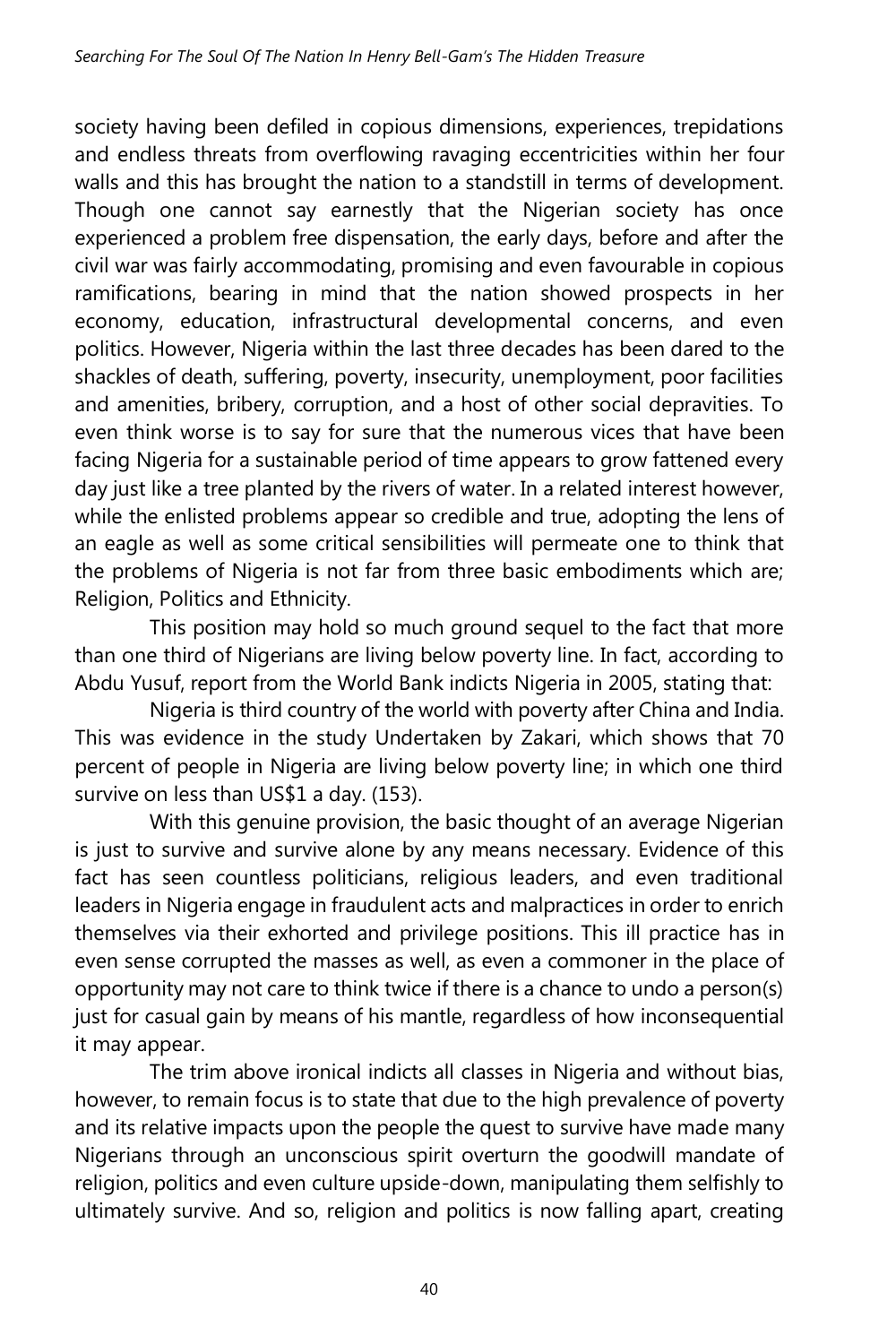more mayhem than good to the people. What good can one even expect when on a daily basis cheating, lying, deceit, scamming, stealing (armed robbery), kidnapping and bribery and corruption chokes the atmosphere of the society with an embryonic effect. Considering such an ailing trademark, the country's socio-economic and diplomatic standards are being weighed down to the dust. Backing this argument with a little bit of fact will automatically necessitate the reminder that Nigeria is highly rated in the international corruption log. As a matter of fact, Trading Economics in 2019 paints a seamless image of the situation through her submission:

Nigeria is the 146 least corrupt nation out of 180 countries, according to the 2019 corruption perceptions index reported by transparency international…The corruption perceptions index ranks countries and territories based on how corrupt their public sector is perceived to be. A country or territory's rank indicates its position relative to the other countries and territories in the index. (Nigeria Corruption Rank, 2020)

Additional data from the same source informs that since 2005 till date, Nigeria's corruption ranking fluctuates negatively on the high. Supportively, Nigeria's crime ranking is also summonsing, thus, a source in 2019 opines that:

The current U.S Department of State Travel Advisory at the date of this report's publication assesses Nigeria at level 3, indicating travelers should reconsider travel to the country due to crime, terrorism, civic unrest, kidnapping, and piracy. (Nigeria 2020 Crime & Safety Report: Abuja, 2020)

This is quite a fact, nevertheless, in installing further clarity, the source explains the nation's crime threats, hence; it is believed there is serious risk of crime in Lagos. Crime is prevalent throughout Nigeria. Most crime directed toward U.S travelers and private-sector entities in southern Nigeria seeks financial gain. U.S visitors and residents have been victims of a wide range of violent crime, including armed robbery, assault, burglary, carjacking, rape, kidnapping, and extortion. The mostly commonly reported crimes are armed robbery, kidnap for ransom, and fraud. As crude as this information appears, this datum is a fact and a painful one at that. And as such, instigate the wonder; have the people lived their lives quite without the use of their conscience? Or have they completely thrown it away? Surprisingly, the response "Yes" is pretty much the answer to these questions. Prince Ololube is perhaps pricked by this throbbing veracity to have opined that:

Human needs are insatiable, and as they go about them matters a lot. The major issue is the immaturity on the way it is handled: greediness, selfishness, the luxurious lifestyle and their thinking, which has always been,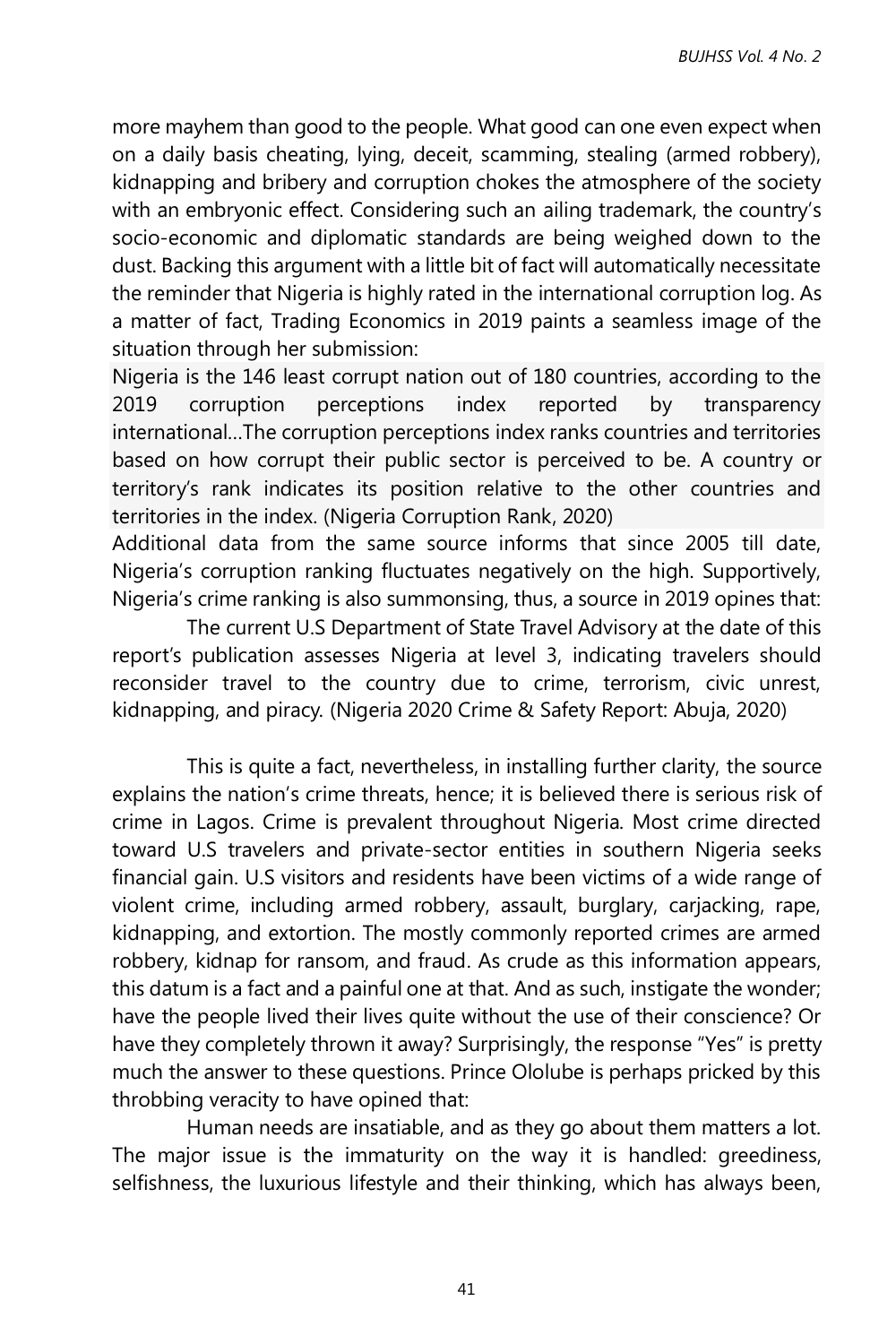'what is in there for me? Will it benefit me? How satisfying will I be? (Ololube, 663)

Devoid of recourse, the latter's observation is certainly a loud trend perceptible in all facets of the society not excluding the church and other religious bodies and even the ivory tower. Whoever decides to argue otherwise should first explain to the world why politicians/public office holders in the country take delight in amassing trillions of naira and millions of dollars to the direction of their private bank accounts whereas the faces of those they represent looms at them in hunger, pain and frustration. This is obviously not a myth but fact hence there are related instances to show. Most recent amongst them is the convicting of former governor of Abia State but now senator Orji Uzo Kalu. According to *Premium Times* in December 2019, Court sentences Orji Kalu to 12 years in prison for fraud. Although Orji Kalu is one of the few that have been made to face the law for their crimes, many like him are still out there producing greater impairment to the state and the people therein. With the amount of funds involve, Orji's case seems threatening, nevertheless, a more frightening case was witnessed many years ago with late Sani Abacha's loot. Long dead over 20 years now, late Sani's loot is yet a fresh meal for discussion anytime, any-day and anywhere. Thus, *Vanguard* as paraphrased, states although he is no more, General Sani Abacha has been humorously described as one of the ancestors of Nigeria who has been donating money generously to successive governments from the land of the dead as his loot was outrageous. Many believe that his regime encouraged corruption by stashing away illicit funds in foreign bank accounts. (Abacha Loot: How much did the late Head of State steal?, 2020)

While this ugly looking situation prevalent in the political system is yet to be stomached or even shouldered for resolution, religious leaders especially those in the church shows smidgeons that puts them in the same gutters as the stinking reputation of politicians. Theirs' can even be considered worse owing to the fact that their tools for operation involves lying, misleading, cheating and finally larceny from the throng of followers who believes so greatly in them. Wretched and needy, they come in their multitude yet, through ill means, these poor congregation members are extorted heavily; bent on emotions but against their actual will, the people react in accordance to the preset tune of their beloved bishops and reverends. Such is an untainted situation of pleasure without conscience as the people who come needy are nonetheless sapped of the bantam, they have through the process of their lords yet, they remain loyal and interminably expectant. Charged towards material gains and power, these religious dominos have been coerced to use black magic to command huge crowd and for performing mesmerizing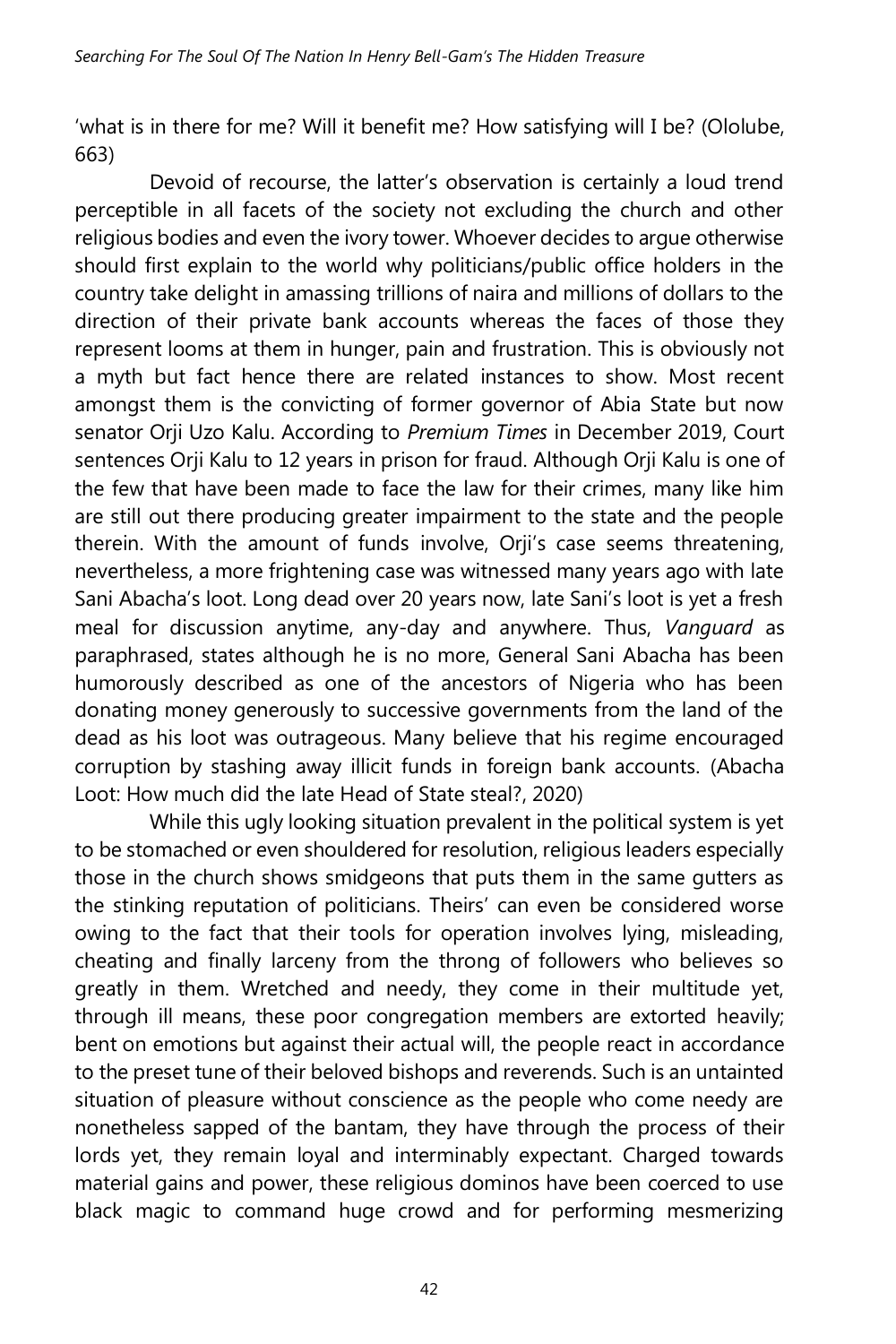miracles, while others stage-manage their programs and miracles alike to the delight of their followers. In 2020, one of such stage-managed miracles eventually went bad. The *guardianng* bears this news with the headline "End of road for woman used by 'pastors' to perform fake miracles". Explaining how the IGP Intelligence Team arrested the said woman, the local news source clarifies;

A 44-year old woman, Mrs. Bose Olasukanmi who was used by several fraudulent pastors to perform fake miracles has been arrested by operatives of the Inspector General of Police Intelligence Response Team (IRT) in Lagos after months of trail on her by the undercover operatives… When the bubble burst, the suspect Olasukanmi went into hiding while the fraudulent pastors quickly made a video of how and when they were performing the fake miracle which looked real to the unsuspecting congregation as watched her being healed by the pastors. (End of road for woman used by 'pastors' to perform fake miracles. 2020)

Speaking of black magic, a local news blog named *GalantMedia.ng*, in 2020 bears one of such saga involving a fraudulent pastor. Synopsized with the phrase; "Early hours of yesterday being 15 of June 2020, a renowned pastor, Rev. Paul Abam who is the CEO of Word Best Prophetic Ministry in Ugep, was caught in his hometown Itigidi in Abi Local Government Area of Cross River State using charm", the source brightens the air with details:

It was gathered by an eye witness which name is withheld that the pastor who is known for miraculous healings, prophecy and seeing vision was caught while he was trying to bury charm in his hometown. He was paraded around the community before being handed over to police for the law to take its full course. The pastor had deceived his cousin that someone planted charm somewhere in his land. Thereafter, he told him to pay some amount of money so that he could help him get the charm out of the land. Unknowing to the pastor, someone watched him as he went to plant the charm himself. (Marcus, 2020)

The church and religion in general is obviously not the only fraudulent institution in the country, fraud is everywhere including the least expected place. Nevertheless, an ironic truth is that religion should be first indicted, due to its high and respected placement in the subconscious of the human mind.

To many, religion ordinarily denote the belief in supernatural beings, and as a matter of fact, these supernatural entities have since time immemorial serviced mankind as guide and watchdog towards morality. But to think of it in this time and age, there are so much anomalies associated with the practice and this is so amongst individual religions. While religion is supposed to father ethics and dish out morals to mankind, with what is seen on the earth surface,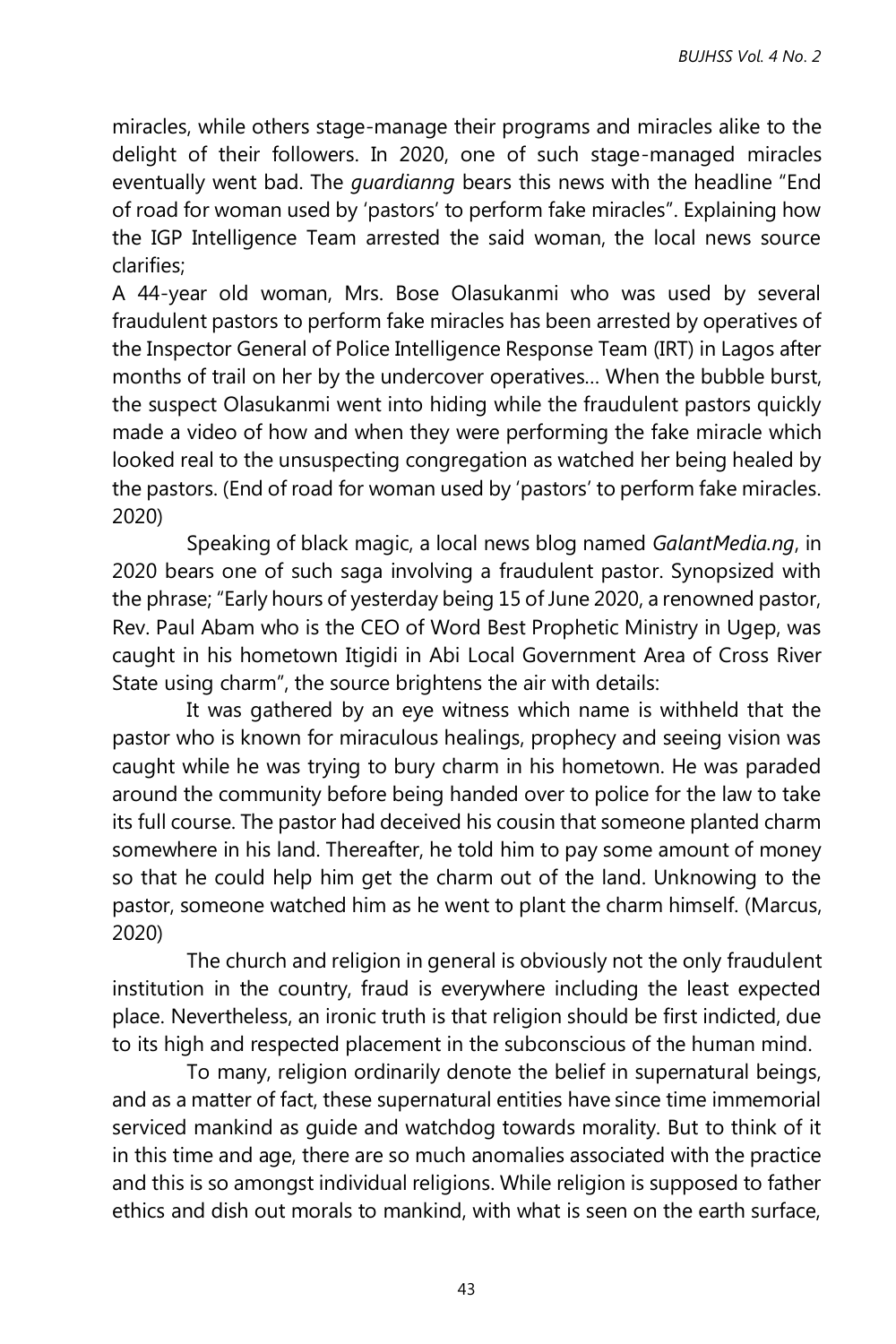it is glaring that the result in likeness to the mandate of religion appears to be a failed attempt. After all, there have been religious wars fought all over the globe through different times. The Nigerian society even of late is currently going through a cold and open religious war or you can as well call it religious crisis. The surrounding template here is defending a religious order even if it means blood staining the hands, instead of putting the society and its relative peace first and foremost. No wonder, Carl Max strongly opined that "religion is the opium of the masses". Max's position further explains the reasons many Nigerians often engage in unnecessary domestic politics; juxtaposing merit for favoritisms, supporting nepotism and all sorts of prejudice display all because of religious affiliation. This idea has even affected the nation's politics thus, even though the Nigerian constitution states according to Momoh Yesufu (2). "That the position of law is that religious belief is not to influence any public or governmental decisions", the Nigerian populace who are considerably very religious in nature have not only paid deaf ears to that constitutional stipulation but are in the verge of wrecking its even existence. This further explains why the latter coincides with Kukah and Usman submission that; "However, interaction within Nigeria within religious groups of Islamic faith and Christian faith indeed show evidence of one aggressive conversion into political association and religious practice". (Qtd in Yesufu, 3)

With the above, there may be no contention to the bearing of religion upon Nigerian politics, in fact, the two ideas now move like twin brothers. After all, it has been heavily observed that people's choice for political office contenders is usually factorized by their political affiliations as well as those of the contestants. Hence, competence and merit is overlooked and undermined just to grant auspicious treatments for religious reasons even when the plausibility of incompetence flower in the fore heads of such ill contestants. The above is true and basic but to consider politics discretely is to admit earnestly that the concept has for long suffered terribly from the hands of Nigerians, and that may be a big lead to some of the problems facing Nigeria today. Poised with resembling interest, Anikpo expresses arrant displeasure about the matter by stating that:

The socio-economic and political realities of Nigeria since independence till date have consistently generated mass poverty, disease, ignorance and insecurity. The irony however is that the country has been blessed with abundant revenue generating resources and a large population with highly skilled and resourceful members. Development and underdevelopment theorists had always attributed this anomaly of poverty amidst plenty to both internal and external sources. The internal source is generally known to derive from poor leadership. Poor leadership explains why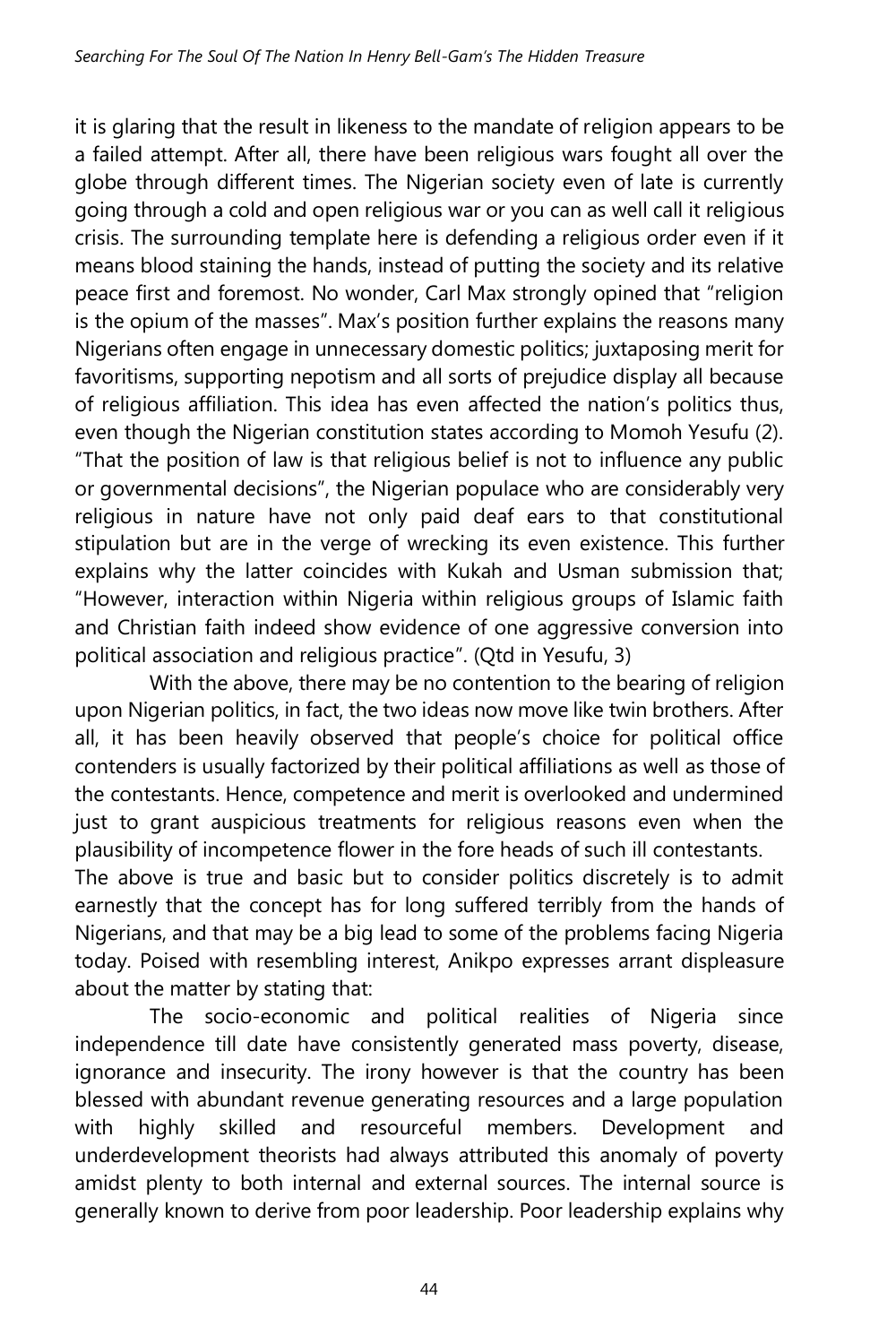after 50 years of independence, Nigeria still does not have a government and the Nigerian state is believed by many to have failed. Successions of extremely corrupt civilian and military governments dominated by greedy and insensitive politicians and militicians have left the country still grappling with colonial challenges. (5)

Politics is a worldwide phenomenon that essentially involves policy making and the governmental procedure of fluctuating high public office holders. Its existence inclusively accommodates every nation of the world however, appears to be run differently according to the culture, doctrines and constitution of individual nations. Pointy however is that the concept in its envisioned sense is supposed to be a fine and clinical preoccupation that levels the diplomacy of winning reputable public offices so as to gain through public opinion the privilege of contributing immensely to social wellness. Nevertheless, only a few nations who practice it in fairness proves so since the mandate have been terribly altered by a bulky number of world nations, especially amongst the continents of Africa and Asia. The U.S.A, Germany, Japan, Britain, France etc. are paradigm nations who practices a mature, fair, democratic and a recommended kind of politics while Nigeria amongst more than a hundred nations in similar likeness is sagaciously otherwise. Outwardly scolding the situation, Fyneface poured out his heart in collaboration thus:

Democracy which is the government of the people, by the people and for the people has indeed eluded most of the African societies due to the leadership question. The inability to give good governance and purposeful leadership has been a running problem among the political class in Africa. Over the years while the citizenry criticizes the political class for their failure to render the dividends of democracy through electronic and print media, the corrupt and irredeemable amongst them see their election (selection) into the various offices as their chance to loot from national treasury. (214)

Marrying this creed of politics practiced in Nigeria where there is enormous foul play, massive embezzlement of public funds fueled by extreme greed. A bulk of what they do throughout their tenure is scheming and plotting to loot public funds meant for the development of the society. Bell-Gam's *The Hidden Treasure* captures one good example of such antics as manned by Deputy Eze Omasi.

Deputy Eze Omasi: See my people, this method is simple. I will collect the money, give it to you to go and deliver to Eze Kohia. You will in turn divert the money to my wife who will be waiting anxiously for it. Don't forget o. you will come back to us, and in the presence of the people, announce our Eze's appreciation on receiving the money. Can you do it? You have to be fast about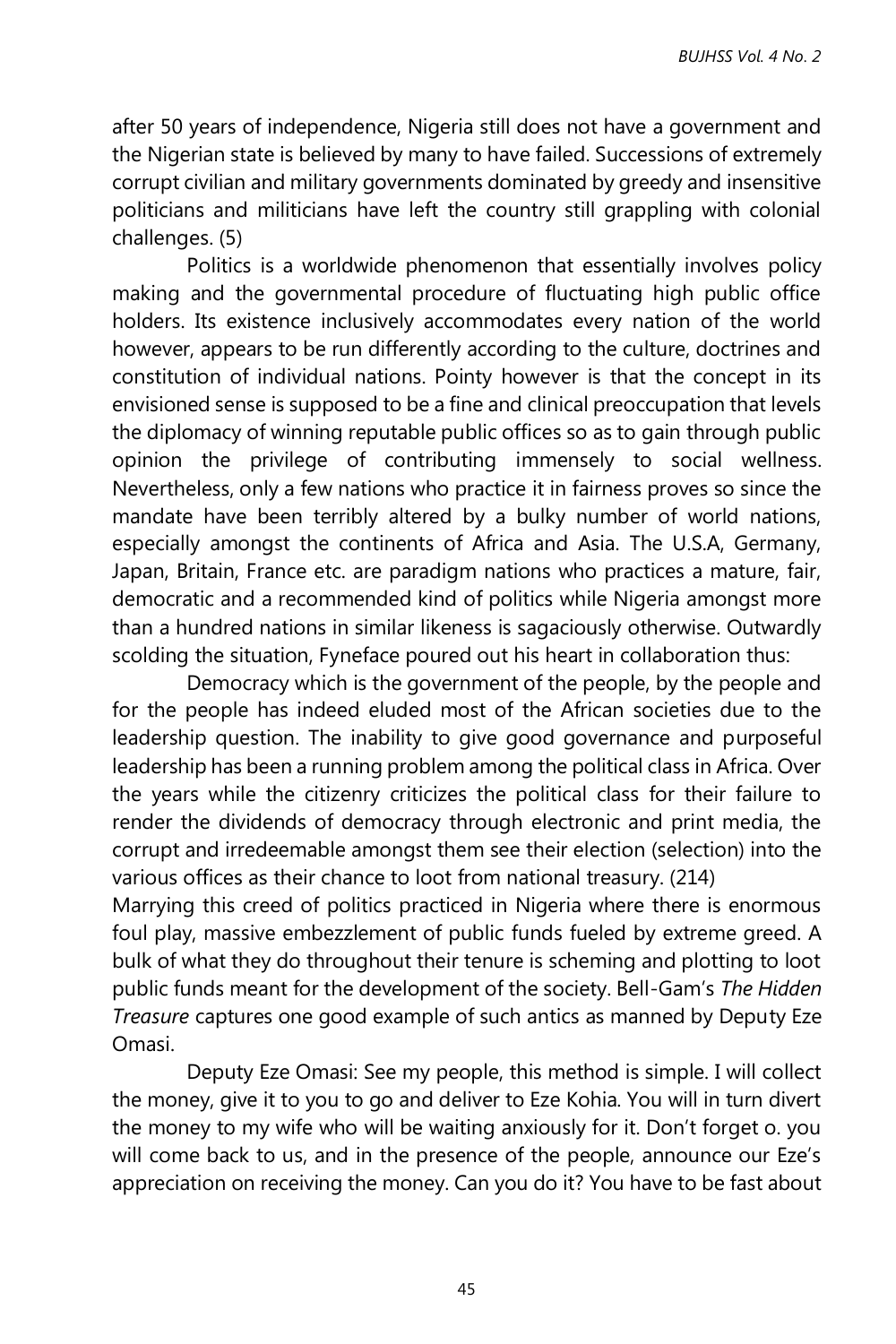it, it is a game of chance. The people will soon be here. Can you really act this role? (36)

In addition to greed, god-fatherism, nepotism and tribalism, unhealthy sentiments based on religious grounds or some other reasons etcetera are largely the imprints of Nigeria's politics. And in effect, what else can one expect, except for slippery results. This shaggy attitude as a matter of fact, looks to have secured a very consequential impact upon the Nigerian society. This trend is even sonorously linked to the psychic order of the people; hence, their thinking have been conditioned overtime to see things from a very narrow and ill perspective. In this very case, an average Nigerian is in any place, time or condition ready to tell anyone who cares to listen that his main interest should he gain the break to dive into politics is to enrich himself. And so, many of those who are privilege to have reach that landmark make little mistake thus, ensure that they accrue plenteous wealth for themselves and their generations yet unborn, meanwhile, those that they are meant to serve via their mandate continue to wallow in poverty. Of course, what can one expect considering such a doomful circumstance other than rebellion of all sorts. It is widely propagated that "a hungry man is an angry man" hence, a hungry, deprived, and abandoned Nigerian considering his hopeless seeming situation may have little choice but to take to arms. The leadings will as expected result to social deviances such as; militancy, insurgency, armed robbery, kidnapping, domestic theft, bribery, corruption, cheating etc.

The aforementioned "criminalistics" endeavors are without doubt responsible buildups to the longitudinal decadence faced by the nation for a significant time frame; yet, little remorse is attached to this malady of national concern. And despite the dragging and degenerating effects the nation suffers on account of this negative colorations, only a diminutive effort with a rather inconsequential impact is put in to overturn this fore-mark, instead, much intensity is mounted to increase its rampaging on the social wellness of the people. And to even think worse, is to add snappishly that another leading mark to this malaise condition is the trappings created by ethnicity. As in line with religion and politics, instead of counter effects, ethnicity is in equal sense a barricade to national development as far as Nigeria is concern.

To define ethnicity is to quickly refer "the common characteristics of a group of people". Connotatively, drawing from the definition above, the impression maintains a harmonious coexistence of a group of people. And so, while the concept is supposed to support unity and development since it has its root in culture and civilization, the leadings in Nigeria tells amiss. This is factual because, observing some critical sensibilities is to note that as nepotism, favoritism, and partiality submit to denote like meanings, due to the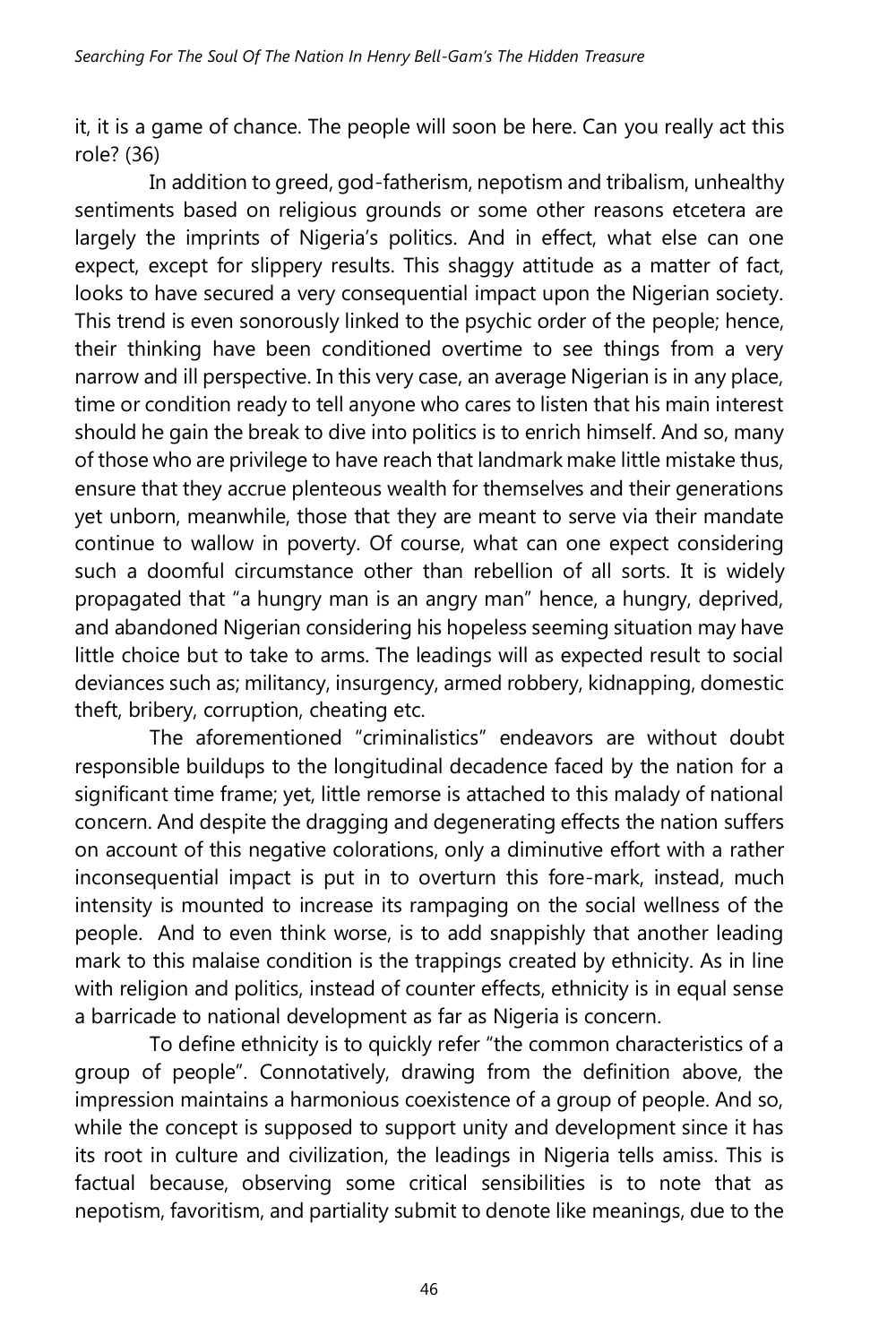frivolousness and foulness surrounding the phenomenon, ethnicity has gradually become a synonym as well. Just as what is readily obtainable when one considers religion and politics in Nigeria, people are in most times favored unduly due to their ethnic origin and so to claim brotherhood and favorable courtesy, Nigerians are not only in the practice of connecting with persons from like ethnic nationalities, but are also in the habit of claiming false origin. Thus, it is noteworthy to admit that, this cruel practice which supports bias, sentiments and "discriminable" preference other than merit has since become a general culture for Nigerians. And in related interest, it is also of essence to relay that these attitudes of ethnicity alongside its brotherly embodiments (Politics and Religion) are responsible factors to the de-developmental ravaging loopholes all over Nigeria today. This unlikeliest has for decades drilled the nation, drifting it from its glorious goals thus, the center can no longer hold and as such; the country and the people therein are pushed to a dead end as things fall apart.

The premise above in its entirety suggests nothing but the delinquent headlines associated with the Nigerian society for a sustainable period now. And while it is yet a problem, it is imperative to maintain that it has drawn multiple attentions both locally and internationally. In the artistic realm, despite the fact that numerous researchers have written several books, journals and articles just to ease the qualms, literary dramatists have also articulated their thoughts by means of drama. Their efforts are as expected, attempts to find a way out of this situational malady. Therefore, their styling of representing life seeming events, situations or circumstances with a creative plot crafting that inspires great emotional outburst in the minds of their processing audience(s) is highly recommended. Consequently, this paper shall rely on two play texts which are stiffly germane to the context of this discourse. They are masterpieces with enjoyable artistic ingenuity, bearing issues of topical nature thus, becomes readily interesting for the floating of this paper.

### **2. LITERATURE REVIEW**

To begin any discussions here is to fore mostly make provision for a conceptual definition. This need is in the interest of explaining reoccurring terms which are also considered operational terms. Thus, as highlighted in the body of the abstract, the following terms are to be duly considered; ethnicity, politics, religion, nation and poverty.

Ethnicity: explains the common characteristics of a group of people. Expressed occasionally as ethnic group, this sought of group elucidates a communal coexistence of a people sharing common creed in various aspects of life. Such aspects include; religion, belief, tradition, food, language, fashion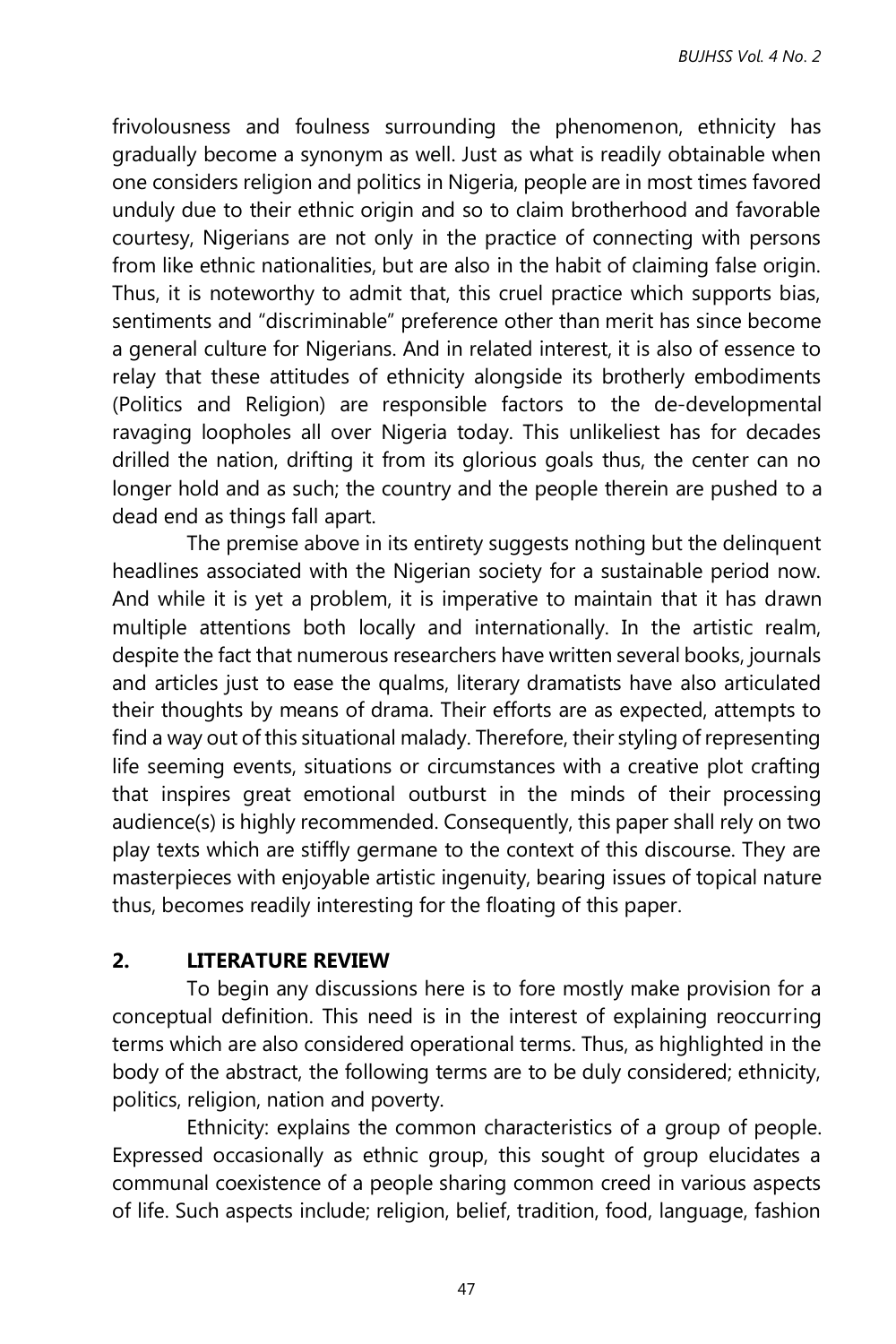etc. In a nutshell, an ethnic group exist in a sense of culture, thus, the people therein express multiple commonalities in their technology of living.

Politics: explains a methodology and activities associated with running a government, an organization or a movement. In further light, it conjures the maneuvers and diplomacy between people as it involves power, influence or conflict. In strict context however, the concept is much nearer to the sense of the affairs of statesmen/stateswomen in gaining high governmental positions as well as how they operate therein in performing their civic mandates as well as maintaining and improving their portfolios.

Religion: in strict sense, the concept explains the belief in and worship of a supernatural being controlling several powers. It further describes a particular system of faith and worship. It is operated with stiff devotion to a given principle of faith and conscientiousness to a supreme being.

Nation: this complex term explains a historically constituted, stable community of people formed on the basis of a common language, territory, economic life and psychological makeup manifested in a common culture. In further sense, the term describes a sovereign state accommodating a group of people sharing aspects of language, culture and/or ethnicity.

Poverty: this term labels the quality or state of being poor or indigent; want or scarcity of means of subsistence; indigence; need. This critical state of being explicates any deficiency of elements or resources that are critical to living i.e., the lacking of basic human resources.

## **2.1 Literary Appraisal**

The amalgamation of Nigeria by Britain in 1914 began the journey of a multi-numbered coexistence of people stemming from different ethnic nations, religions and cultural geographies. It is given that this novel expedition saw a greener light on  $1<sup>st</sup>$  October 1960 as the then juvenile nation gained independence from her British colony. The plot thus, went smoothly especially in the context of the nation's citizens and their relative aspiration. They were eager to see a developing state having attained sovereignty and so, they sought to unite probably till God knows when. However, the 1970 civil war (Biafra war) nightmare suddenly put a knife to the relative peace the people enjoyed before. Since then, it is on record that things have gone from bad to worse; the peace of the nation have been trampled upon by copious vicious effects. Today, we have plenteous sects that are religiously, politically and ethnically motivated. Likely appellations as; Boko-Haram, Fulani Herdsmen, Niger-Delta avengers, Militants, and Biafra are popular cliques that are making waves in insurgence related activities that are by all standards antisocial.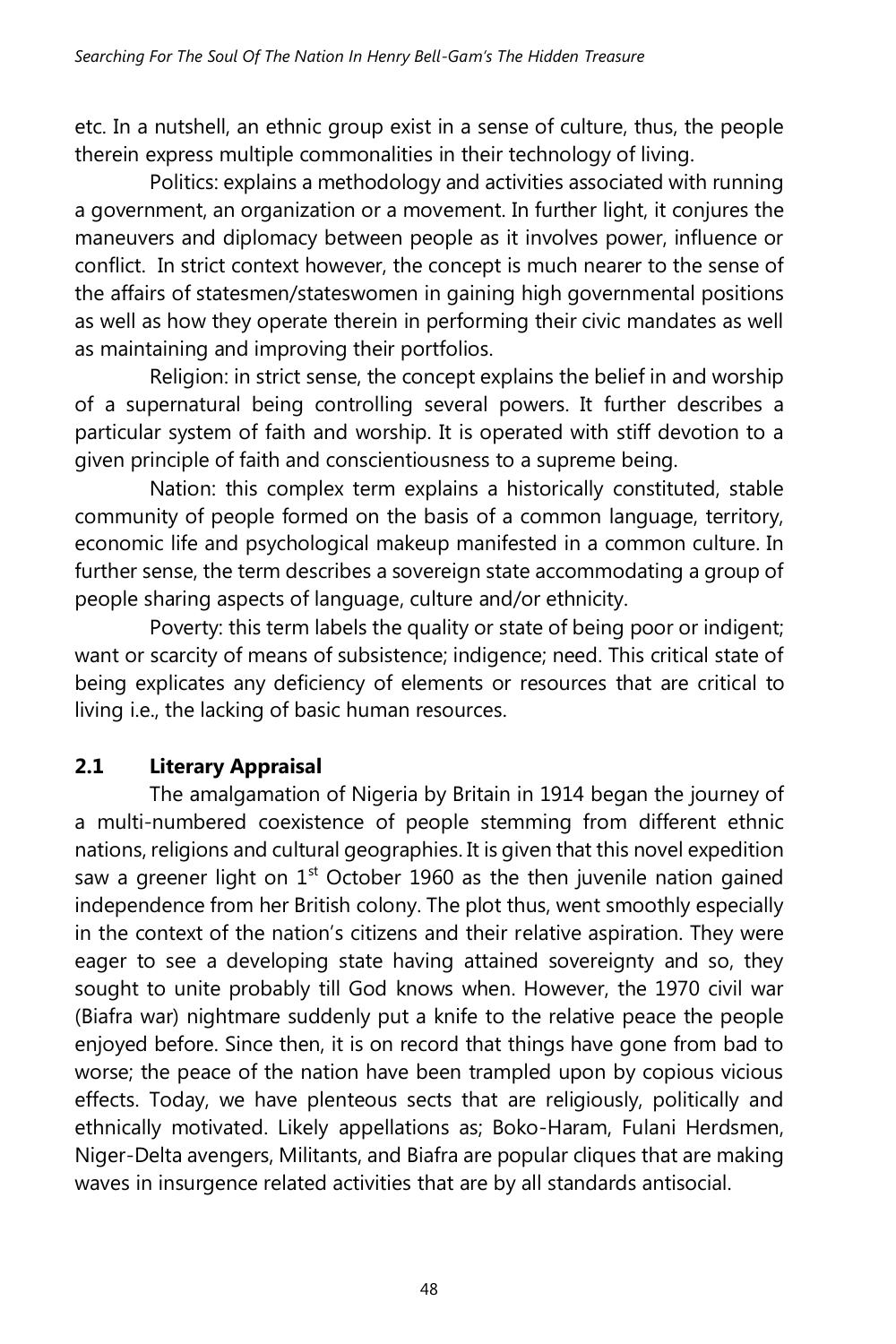Amidst this earnest heart-pour, there is a big question which is yet a surprise. When one considers now, the raging "criminalistics" dramatizations all over the nation rolling repeatedly like a communal fiesta, two big question will come to mind "are these not the same people who once lived together in peace as one nation?" if this is true, another question is likely to arise, "even though we experienced a civil war long ago, is that a reason good enough for the so much confusion the people parade now even as a nation?" This is in fact astonishment, or is it because Nigeria is a multi-religious state? This is yet another inconsequential reason to rely upon because, Nigeria has since her making maintained a multi-dimensional setting not just in the basis of religion, but also in the sense of ethnic nationality, culture, and even politics. The need for relative peace, wealth, and development is supposed to spur a spontaneous reaction of an all-round corporation amongst country's people. This is with the logic that these goals are chiefly dependent on an even cooperative service from all, irrespective of class as well as religious, tribal or political affiliations. Yesufu in a likely opinion puts forward that: "It is therefore, understandable that in a secular state like Nigeria, it is not unusual for people of different religious backgrounds to relate to one another wherever it will be more rewarding to them than living in isolation". (43)

While Yesufu's submission is supposed to be a typical reality, religion in Nigeria is amongst other vices a leading mark to a number of social disorders. This is probably due to its practice-based misapplication and misappropriation by Nigerians. It is no longer news that Nigerians are in the shear habit of using religion as parameter for judgment in politics and other secular engagements including when recruiting employees. This obsession has occasioned countless numbers of misjudgments all over the nation, which has in turn spurred ill impacts. The latter however contends with this sentimental rooted act of behavior when he said;

 The Nigerian constitution pre-supposes that an individual has freedom to practice any religion of his or her choice without government interference. This is where secularization comes into play. Secularization is a legal or governmental position in the supreme law of Nigeria, stating that religious belief should not influence any public and/or governmental decisions. In other words, secularization is a documented position in a constitution relating to political belief in the separation of religion and state. (44).

To remain clear on this, Yesufu further stresses that while people are allowed to practice whatever they believe in as their religion, the government must not allow that to influence public policy. Religion is the service and worship to God and gods. (44) The latter's opinion is only a heart-felt outpour thus; his recommendation is without bias a modest one. After all, religion relays a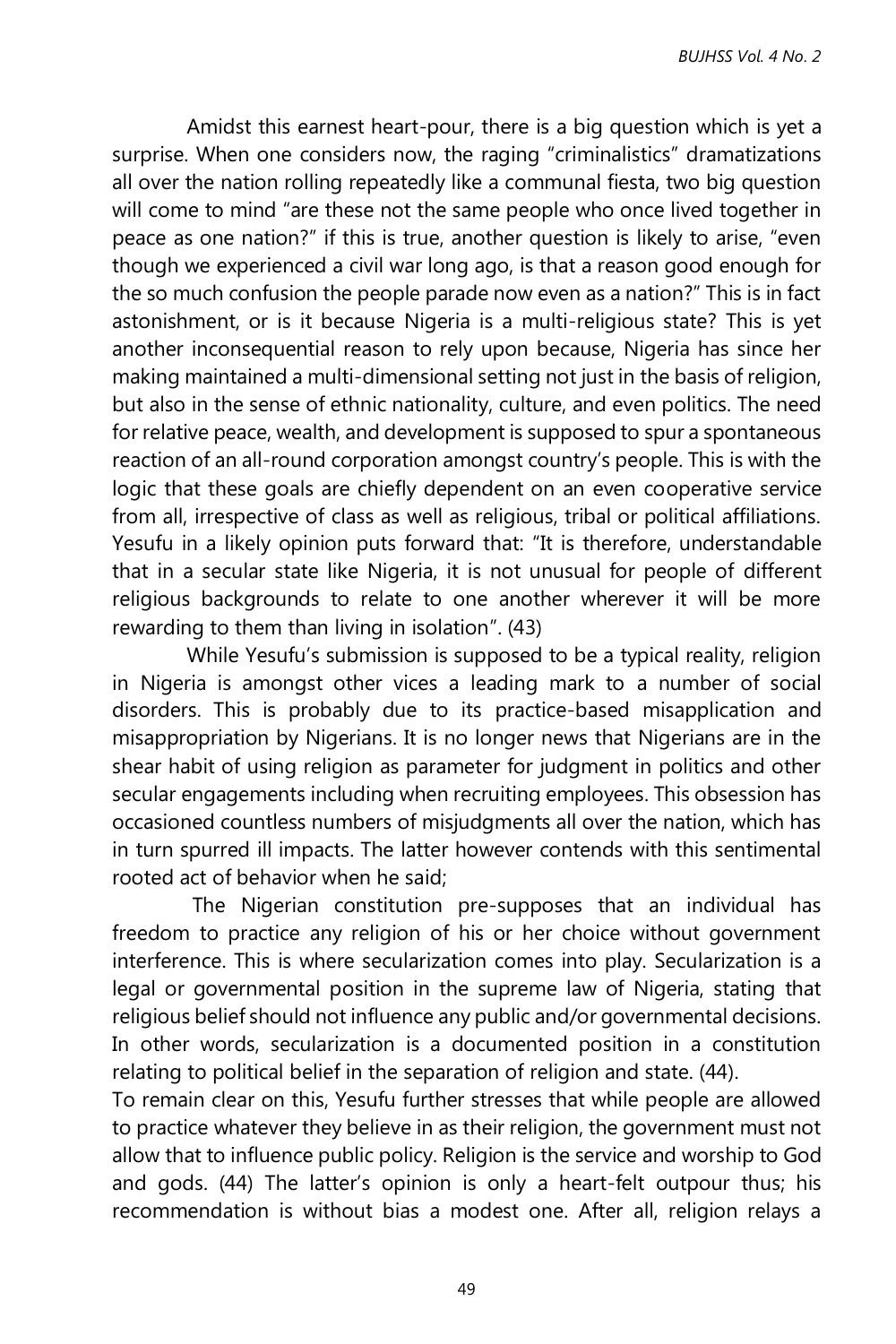fundamental practice of a one-on-one relationship between God and man. This relationship in view supports a good moral standard in the lives of faithful adherents. No surprise, Durkheim a veteran sociologist articulates a theory that religion sees God as a personification of the society, where all the laws and commandments of God are demanded from all members of the society for self-preservation. (Yesufu, 44).

While Durkheim's philosophy may contend right, religion in Nigeria has gone beyond its natural frontiers by infiltrating deep into the marrows of various concerns of the society. Such 'busy-body' act is not just a misnomer but also a mis-function of the highest level. While religion presupposes a worship-based endeavor, with what is obtainable today, the practice has transmodified so much to the point that it now features as an economic checkpoint where propagators amasses wealth from their exploited adherents who in turn finds hope of good fortune to come through their zealous followership, having been constantly promised a paradise to come. This paradise is surprisingly not what they hope to enjoy in heaven alone, but, wealth here on earth thus, the surrounding templates of most religious centers is the preaching of prosperity, great affluence and fame. The continuous quest for wealth has made the people so religious to the extent that they become blinded even when there are being exploited by their religious fathers. Thus, the masses keep giving from their peanut's treasuries, whereas, their receivers keep accumulating.

Owing to this fact, the failure of the government has encouraged and sustained the successes of religious exploiters. Lacking basic necessities inspires the masses to run to religious places where they are given hope. They are however ignorant of the fact that hope is not a strategy, but a form of escapism. A better strategy can rather be found in the amalgamation of the following; diligence, good preparation, having an innovative mind that is put to practical use, plus, subscribing to laws and principles which guarantees predictable outcomes.

Unfortunately, this is the politics of religion practiced in Nigeria, which is also the blueprint of the nation's economic system, thus, colorizes with Max's idea of a capitalist state. A capitalist state according to Karl Max only accommodates two basic classes which are; the bourgeoisies and proletariats. Capitalism is an economic and social system in which capital and non-labor factors of production, or means of production, are privately controlled; labor, goods, and capital are traded in markets; profits are taken by owners or invested in technologies and industries; and wages are paid to laborers. (*Economic Systems, n.d)*

Drawing from the source, capitalism only highlights the rich and the poor; the poor are the laborers who earn wages for their efforts in the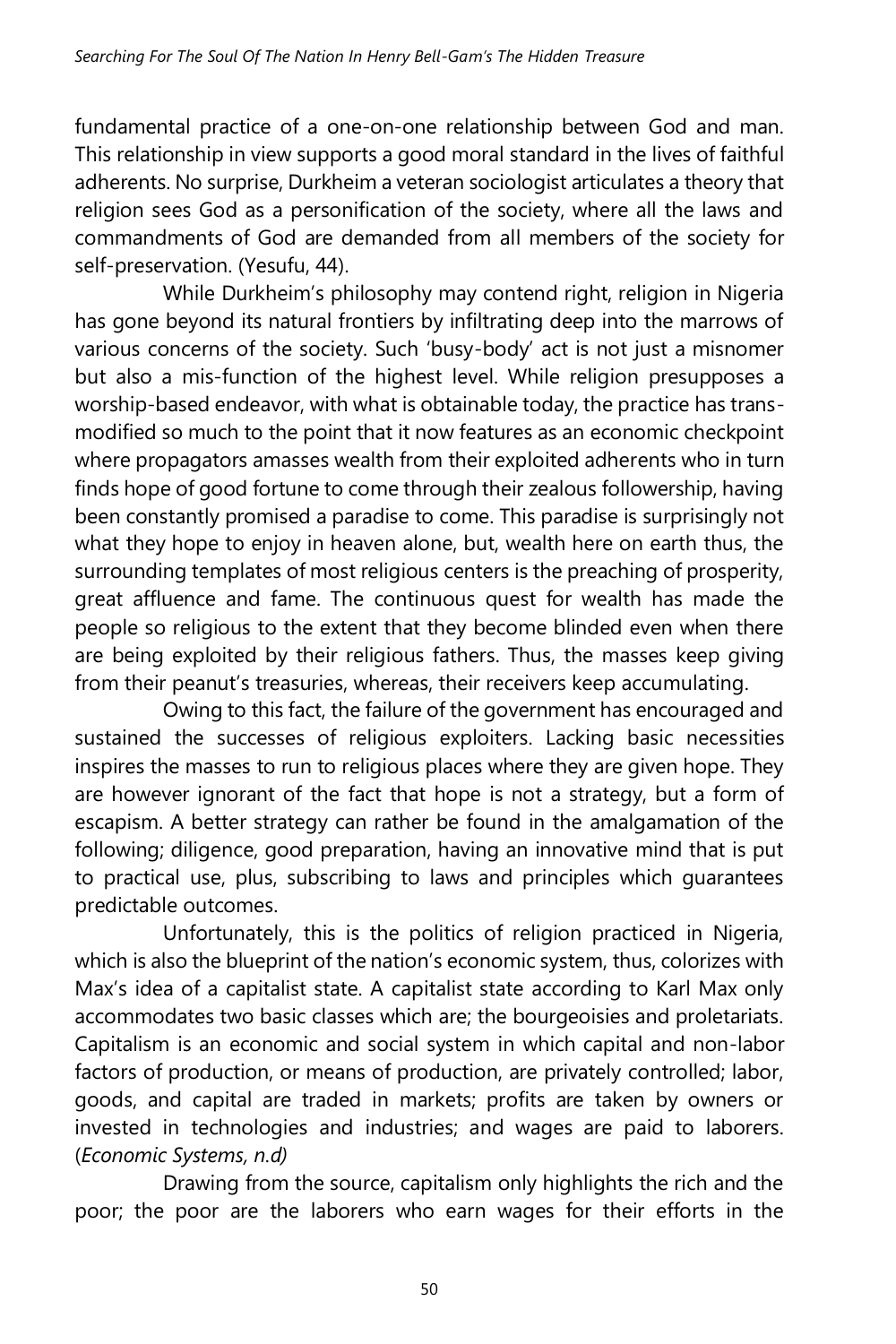companies of the rich who are owners of labor. This sort of structure perpetually puts the poor in a hostile position as they keep getting exploited by the rich, just like in the church and other religious sects. With this buildup, the poor keep growing poorer as they are not always rewarded in accordance to their actual value, and the rich grow fatter as they keep exploiting the people. Such a case peculiar with Nigeria can be thus described as an "extreme" sort of capitalism.

With this analogy, it is glaring that politics in Nigeria also relies on such unbenevolent structure. Politicians are like the owners of labor in a capitalist state, while, the masses run all their jobs and get paid. A clarification to this sort of mirroring, tenders the undeniable fact that politics in Nigeria is a deteriorating enterprise, thus, Idada and Uhunmwuangho's forward:

Over the years, the Nigerian government has failed to harness the vast human and material resources at its disposal to break the cycle of poverty and autocracy that has characterized it since independence in 1960. Thus, the Nigerian state has been constantly struggling between the forces of democracy and authoritarianism and characterized by the 'push for development and the pull for underdevelopment, the burden of public corruption and the pressure of accountability'. (50).

Such political failing as put forward by the latter has given rise to several horrid looking descriptions about the Nigerian political circle. Thus again, they observe the following thoughts about the Nigerian political concern.

Odion-Akhaine et al. describes the "Nigerian political turf" as bizarre. Kesselman wrote: "Nigeria today remains essentially an unfinished state characterized by instabilities and uncertainties". Ameh, likens the Nigerian state to a diabetic patient whose excess sugar in the blood stream served no positive purpose. According to him: Nigerians are definitely suffering in the midst of plenty, or how do you describe perennial fuel scarcity in a country that is the sixth largest exporter of crude oil; lack of potable water in a country with thousands of kilometer coast line (when landlocked and arid countries have gone beyond this primordial human need) or is it the problem of power supply in spite of our huge natural gas reserve again reputed to be one of the largest in the world? (50).

These level of derogatory opinions about a nation naturally requires a flaming reaction for a necessary fate twisting, but again, Odion-Akhaine et al. in condemnation spits another rot by affirming that:

Nigeria is not working. The citizen class is agonizing. Two new developments underline this point. One, the fuel queues have returned to the streets of Lagos and several other provincial capitals in the country. Oil, which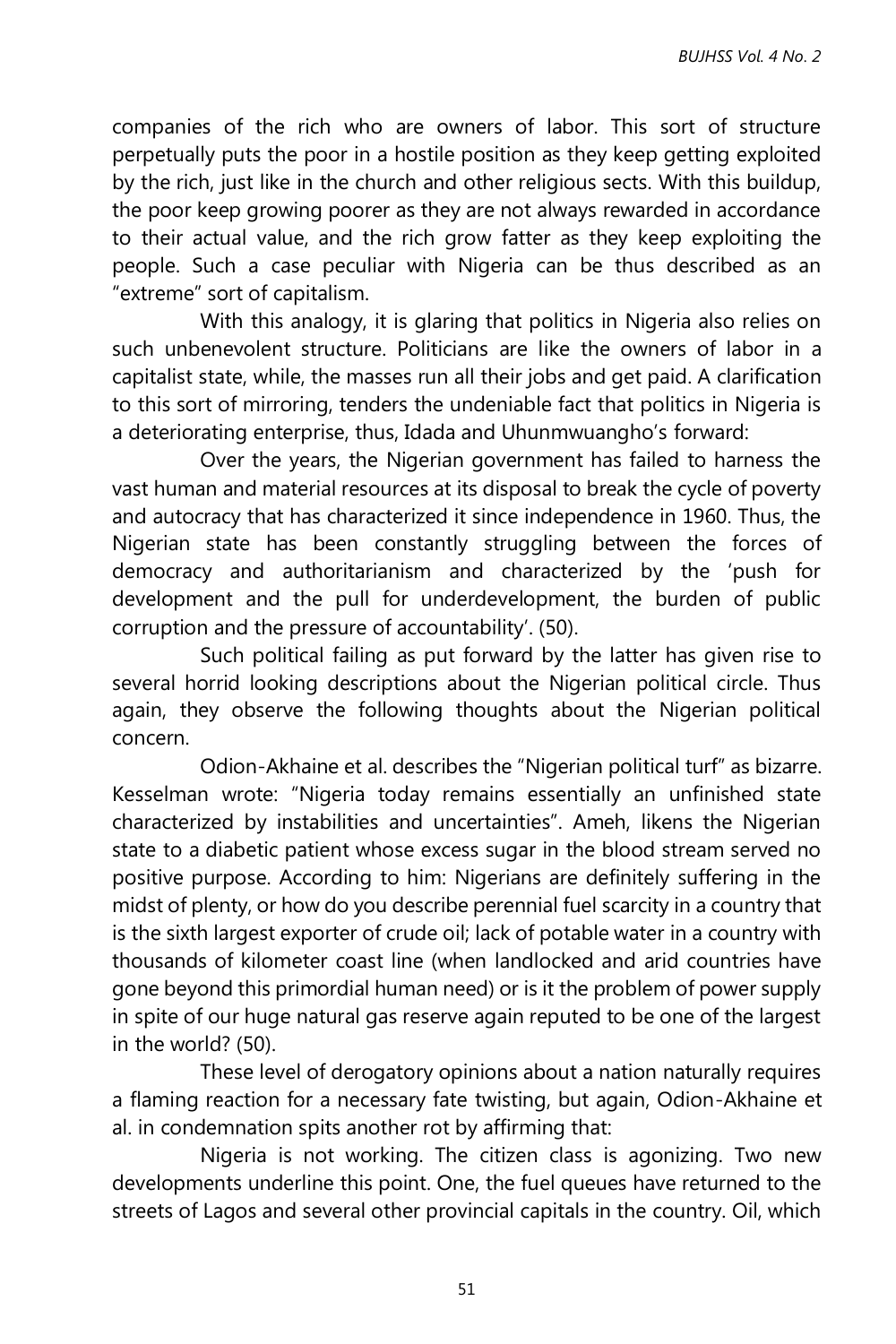is the river between, has become a curse on the country and its people. The country's rulers have been unable to manage it and ensure that it reaches the end users. Rather, they have managed it to the extent that it enriches their pockets. (Qtd. in Idada & Uhunmwuangho, 51)

Although he first provides a historical vanguard, Fyneface stands in one accord with Idada and Uhunmwuangho when he opined that:

 The most challenging problems facing every nation, be it political or religious is leadership and good governance. This observably have been lacking, if not totally absent in Nigeria. From 1900 to the present day, the people have made efforts consciously and otherwise to appoint a truly democratic head of government, through the ballot who will protect their interests. Over the years, leadership and good governance have become tools used to build groups and personal wealth rather than the welfare of the people. (215)

 These enriching and ever-growing pockets of politicians raises a wonder; don't they ever get filled? This is a necessary question because, they seem never satisfied, perhaps this principle; "greed is like salty water, the more you drink the more you thirst" is the living brain behind their unquenchable thirst for material gains. Hence, they keep fighting for more and bigger opportunities where they can control huge resources. This is a vivid and extreme scenario of what greed actually is. The masses are hoping for a better and easing future where the system will be a lot accommodating sequel to the nation's bounteous resources but, no, they keep getting deceived, exploited and used and reused.

Consequent of this damning setup is sure responsible for the restive atmosphere airing everywhere in the country today. How can people not be restive when a man has just two legs but owns a hundred shoes, when the wealth of a thousand persons is in the hands of a single man, when the houses of politicians and religious leaders are rather warehouses? And yet, they are not satisfied; they continuously seek to remain in positions in order to keep amassing wealth by pressing down the heads of the already harmed, deprived and disgruntled hoi-polloi. It is rather funny to note that despite this fact, people are still in faithful followership of these rulers. This is perhaps glued to the fact that the people are poor and hungry, and so, these political jingoes being wary of this truth take this as an advantage thus, they cripple the people as much as they can, by destabilizing relevant institutions thereby, creating a dysfunctional state. Consequent upon this plot, will permeate the masses to keep looking up to them for means, therefore, the politicians earn more credit in power and authority. Abate in likelihood, thus, describes the situation;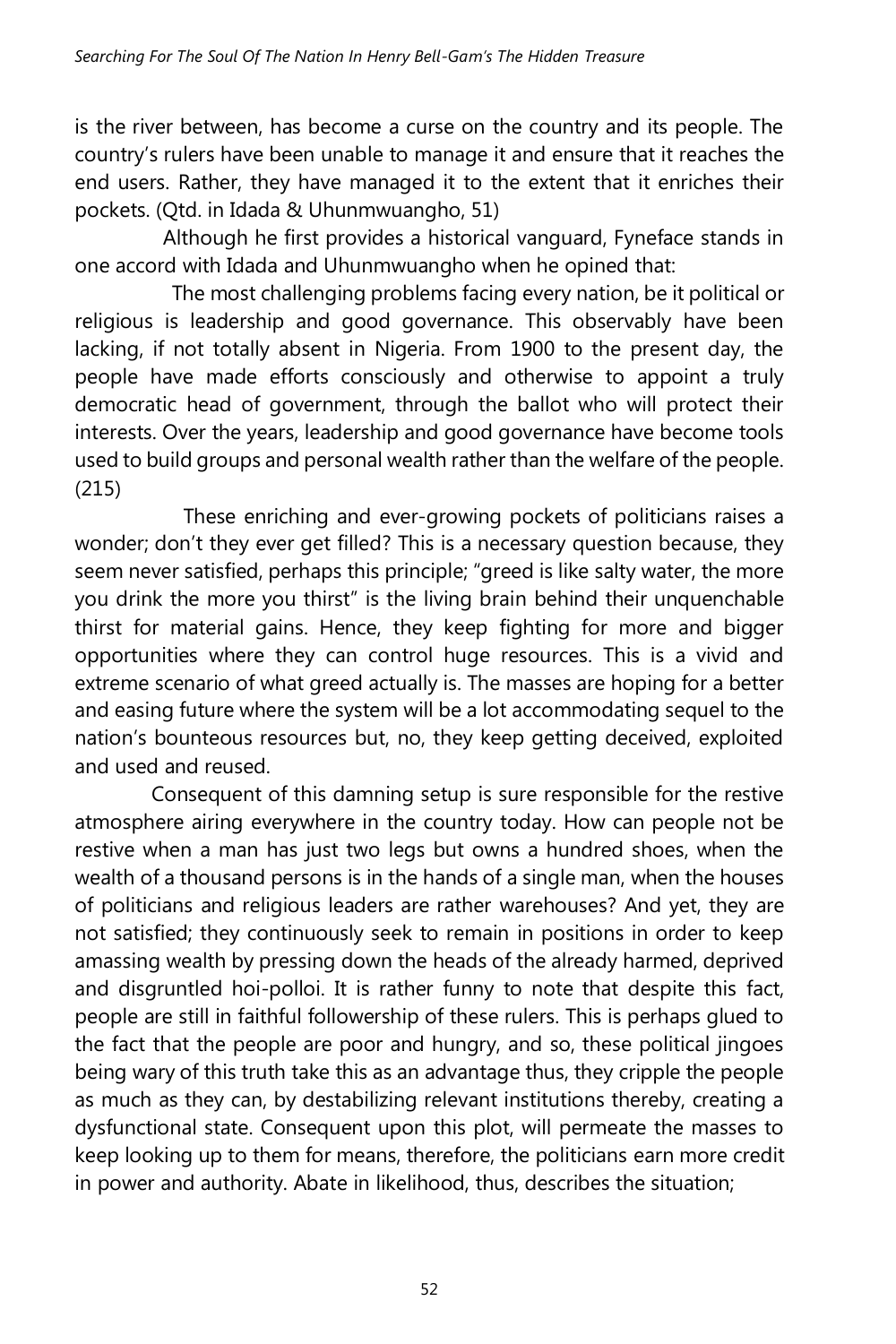It is as if the chief task of governance has been the frustration of public institutions. The effect has been the flowering of the politics of personality. Too many so-called leaders wielding the powers of life and death sounding like the oracle on subjects in which they lack knowledge and competence. We do not have quality schools that can produce the strong breed of human beings that can compete with the best from any part of the world in terms of skills and ideas. To get quality education for your child, you need to send him or her abroad. We want foreign direct investment, but our roads are bad, there is no regular electricity supply, the railways is dead. The starting point for any development agenda is the provision of infrastructure. (Qtd. in Idada & Uhunmwuangho, 52)

The latter's opinion suggest corruption as the termite eating the nation's heart deep towards it death. What else could be better explained to have warranted the above if not for corruption? Therefore, to improve the weightiness of this fact, Idada & Uhunmwuangho affirms the following;

Recent reports on corruption in Nigeria revealed that corruption and related crimes in the country have attracted an annual revenue loss of \$25.76 billion to the nation in the last five years. On a daily basis, Nigeria is reported to be losing about \$70.575, 342 to corruption and related crimes. Also, a wellknown non-governmental organization, Transparency International (TI), projected Nigeria in its corruption perception index (CPI) as being the third most corrupt nation of the world  $(131<sup>st</sup>$  of the country surveyed). (52)

This is to comfortably say that corruption has not only caused Nigeria so much financial losses, but have also spotlighted the people as morally dark in mentality, backwards developmentally, and religiously materialistic in nature. The fore listing "morally dark in mentality" is to suggest that Nigerians are typically and classily sentimental in almost all fronts. No questions they are artistically partial to truth, justice and merit. This emblematic intrigue of many Nigerians brings ethnicity focal again in this discourse. Qualifying a good leader, Fyneface (215), had rightly stated that; 'For a leader to be accepted in this vein he/she necessarily must be someone with a good reputation, a person that can show good example to his followers, with determination to implement his policies in any given organization or group', but when there is ethnic sentiment(s), the footprints of truth, merit and justice will be wiped away and substituted for undue favoritism, nepotism, tribal biases and prejudice displays, and cheating. These ethnicity stems are in fact, blue prints for corruption. From the conceptual ideals, the phenomenon is supposed to be a building block for development rather the ill treading it is linked with in Nigeria. Thus, Cox's observation; "…ethnicity or ethnic group as a socio-cultural entity "while inhabiting the same, country or economic area, consider themselves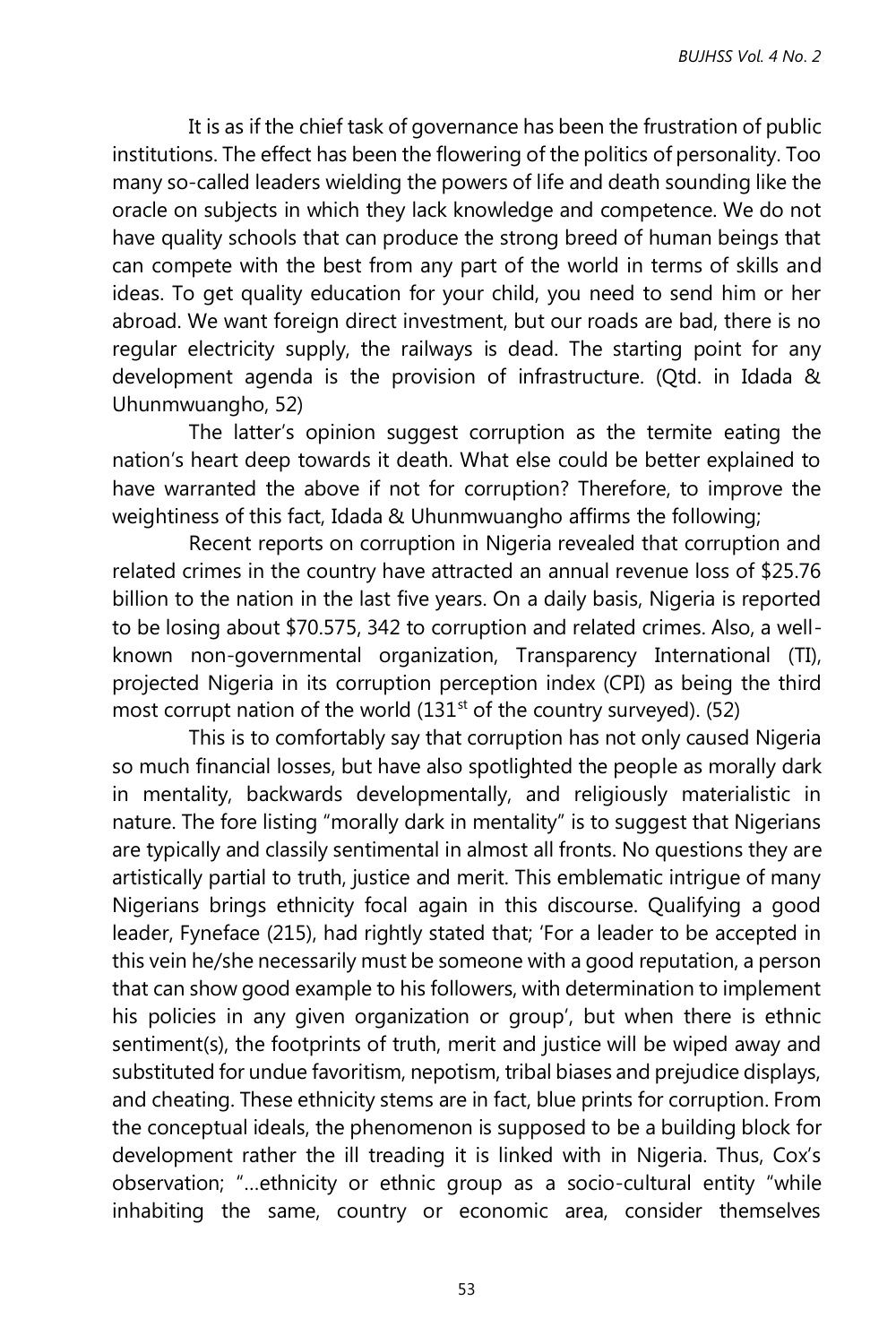biologically, culturally, linguistically or socially distinct from each other and most often view their relation in actual or potentially antagonistic terms". (Qtd. in Samson, 73)

With Cox's position, ethnicity is yet, a bizarre concept in Nigeria sequel to its unlikely usage especially in practice. This ill modus operandi of the concept is what Sampson derogates when he says that;

Unarguably, Nigeria is a country that is blessed with enormous human and material resources, but ironically, the same country has become the bastion of inequitable state policies, injustice, barefaced corruption, social decay, poverty-ridden, etc. where ethnicity has pervaded every facet of the Nigerian life, and more fundamentally determines who gets what, when and how. (73).

To explicate this claim, the latter indicts ethnicity further by saying that;

Ethnicity has been considered to be the cause of the 1967-1970 civil war in Nigeria, elections which have been rigged and those which have failed can be blamed on ethnicity, the manipulation of census figures can only be understood from the ethnic dimension. (73)

To plus up the above, ethnicity is just like religion a leading factor as it concerns politics and political playabilities. Since the attainment of independence in 1960, politics have been played within the basis of ethnicity. In recent days, the popular All Progressive Congress party (APC) have been accused to be a regional party, meanwhile, during the first and second republic such sectionalism was even worse. Samson relays thus;

Ethnicity still dominated the political scenario after the 1960 independence on Nigeria. The political parties remained regionally based and when the then leader of the Action Group (AG) Chief Obafemi Awolowo attempted to expand the horizon and reach of the party to a national level, he receives opposition from his very own deputy chief S.L. Akintola who believed that the party should continue to maintain their regional symbol and sustain their grip on the ethnic factor and sentiments. This conflict of ideology eventually led to the breakup of the party and the formation of the United People's Party (UPP) by Chief S.L. Akintola which later aligned with the NCNC and became the regional premier. (76)

There is no gain saying the impacts of ethnicity on various facets of the Nigerian society. Ethnicity exists in politics, religion, education, and other secular involvements. Its effects have been massively deteriorating in the context of social wellness and its growing intensity is to a fault. It is even more painstaking when combined with the ugly show-out of religion and politics. The coming in contact of the trio is by all standards the biggest leading to the problems of Nigeria today, thus, positive think-tanks should be encouraged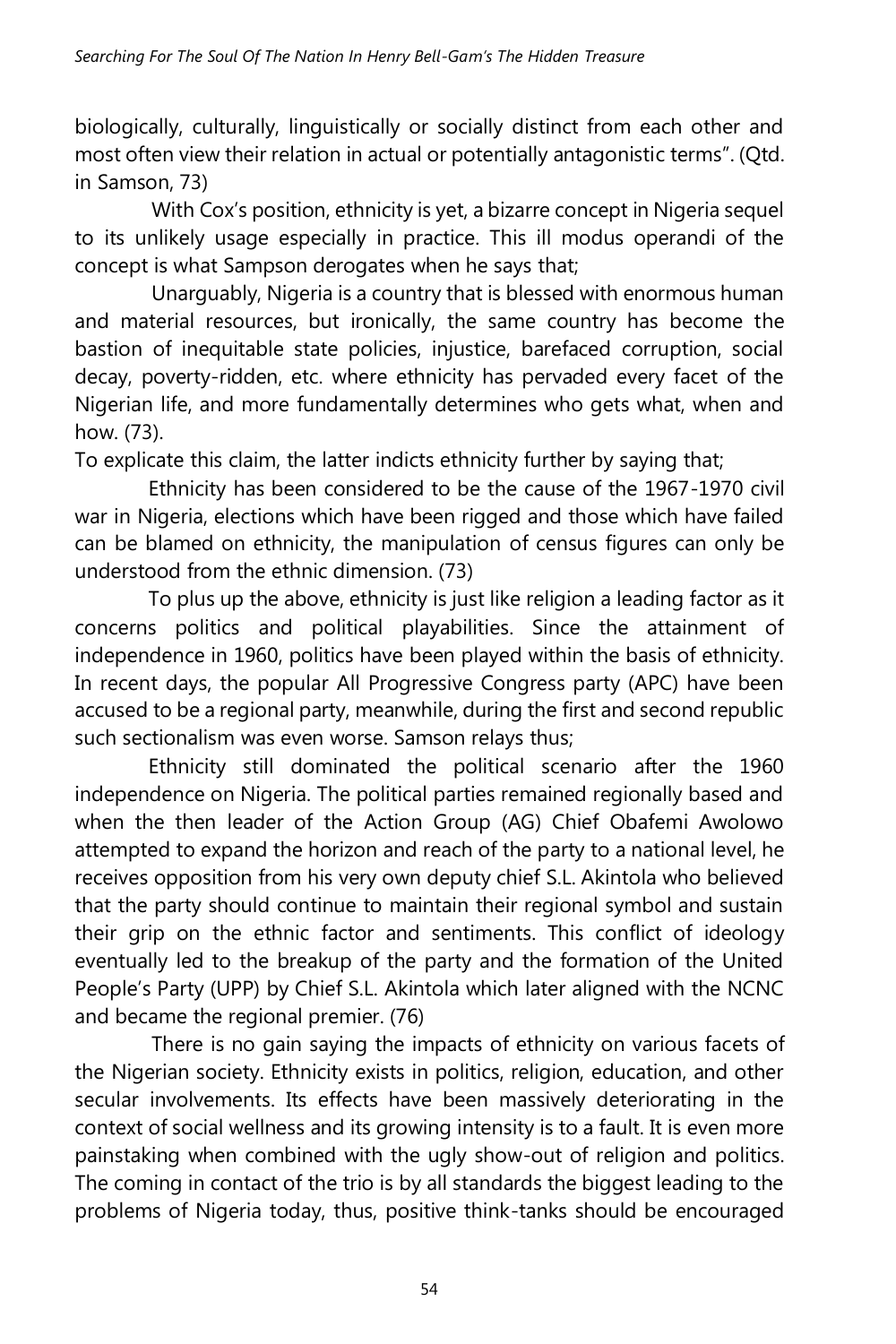from all corners of the nation to see to the dearth of this dragging problem or its possible burial.

## **3. THEORETICAL FRAMEWORK**

 This research paper shall be propagated with the use of Oscar Lewis's Culture of Poverty theory. An American anthropologist of the 1950s, Lewis Culture of Poverty theory was criticized heavily in the 1970s, however, it made a significant comeback in the  $21<sup>st</sup>$  century. The principal argument of this theory is that, poor people are not just lacking basic resources to life, but are also lacking an optimistic attitude against their ill condition, thus, they are living with an acquired poverty-perpetuated life pattern. Azunwo and Sopuruchi explain vividly Oscar's reservation;

The subculture (of the poor) develops mechanisms that tends to perpetuate it, especially because of what happens to the world view, aspirations and character of the children who grow up in it. The latter struggled to render the "the poor" as legitimate subjects whose lives were transformed by poverty. (Azunwo & Sopuruchi, 80)

He argued further that although, the burdens of poverty where general, so imposed upon these members of society, they led to the formation of an autonomous subculture as children were socialized into behaviors and attitudes that perpetuated their inability to escape the underclass. This explains a simple theory "generational fluidity", being that a child who is born and breed in a poor home is likely to remain so and even transfer to his future kids.

Although, the latter's provision explains a generational continuity of poverty, rolling from parents to offspring, the theory essentially explicates why people who were born poor or poverty related tends to remain so. His argument states that these class of people do not just suffer physical poverty on account of their condition of lack and want, the most crucial aspect of their condition is the poverty-stricken mentality they hold. Such mentality is the brainchild behind their general perception of life. More so, this rational explains their patterned modus operandi for survival. Such attitude is relative to their moral values thus, Azunwo and Sopuruchi put forward; 'the culture of poverty is a concept in social theory that asserts that the values of people experiencing poverty play a significant role in upholding their poverty-stricken condition, sustaining a circle of poverty across generations.' (80)

Relatively, the Culture of Poverty theory explains why Nigerians whom of course are largely poor flag a low mentality, especially in view of their attempts to escape poverty or make earns meet. Their poverty-stricken mentality has maintained a culture or say attitudinal trend whereby they view their self so low to the extent that their ultimate quest for survival has caused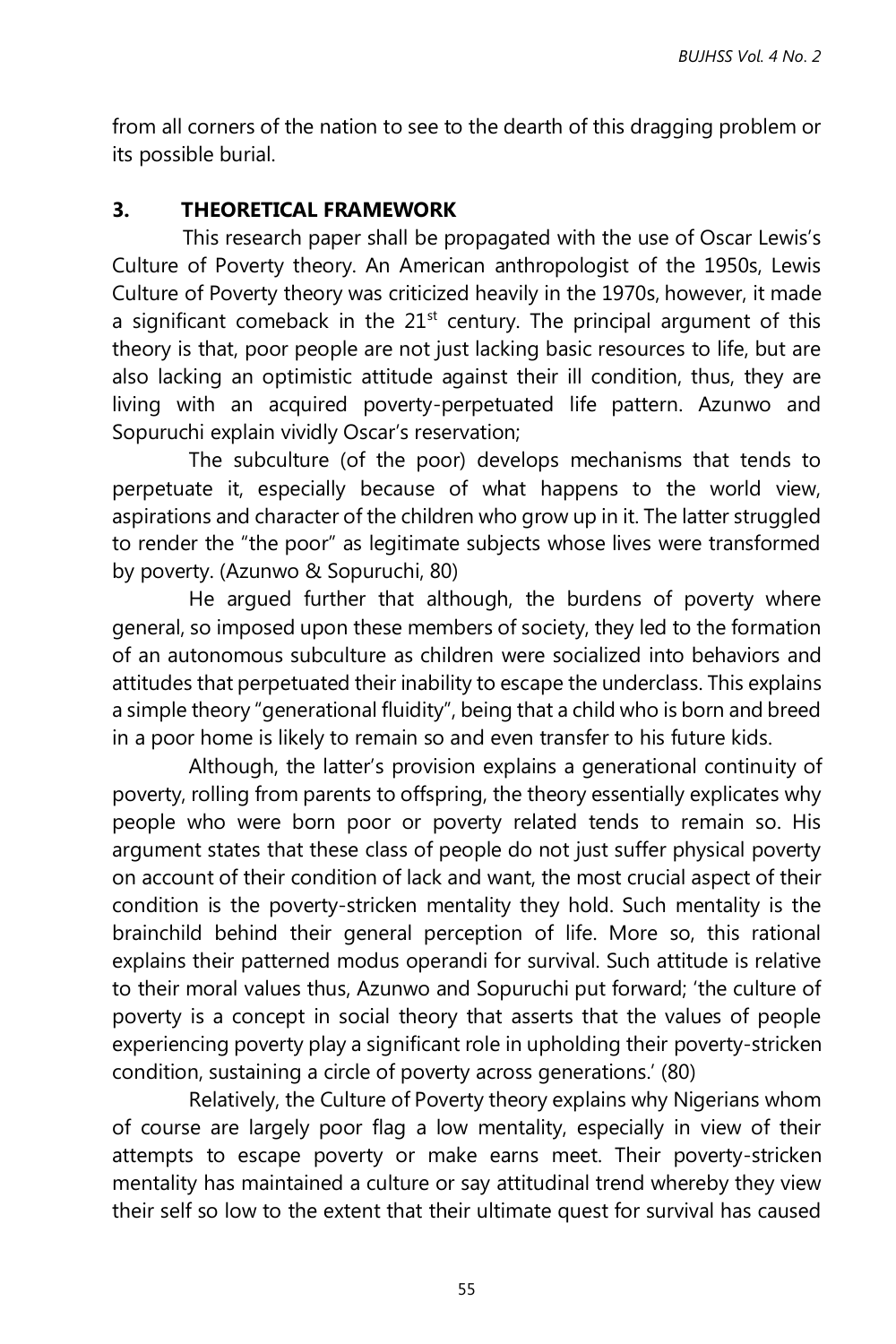them to accept almost every means that is capable of fetching them earns meet. Coming to this cognizance, they compromise standards in almost all fronts all in the bid to survive, hence, cheating, lying, betrayal, dishonesty, partiality etc. becomes their handy tools for earning. Accordingly, this same sense relays the reason why it has been very easy for politicians as well as religious leaders to control and exploit the masses. The culture of poverty innate in them strikes the chord that causes the masses to look up to these leaders with stiff loyalty. Thus, they find little reason not to condescend to whatever terms rooted out by both religious leaders and politicians meanwhile, they keep getting exploited. Consequently, the rich keeps getting richer whereas, the poor remains stuck in their situational malady.

# **4. PLAY ANALYSIS OF HENRY BELL-GAM'S THE HIDDEN TREASURE**

# **4.1 Synopsis**

The discovery of crude oil (hidden treasure) in the community of Kohia/Omasi is lightly a good news but ironically conjures communal crisis instead of propagating development, harmony and peace amongst the people.

 Eze Kohia, the paramount ruler does not fancy the antics of the discoverers of the hidden treasure (Schepetrolina Company Ltd.) hence, rejects bribe from the company to the greatest disappointed of his deputy Eze Omasi who in later scheme goes behind and accepts the bribe money. To safely enclose his depraving deeds, Eze Omasi arranges the kidnap of Eze Kohia.

 Shortly after, his intrigue is uncovered by the gods through the community diviner who ensures his arrest and the release of the kidnapped Eze Kohia. Eze Omasi and his accomplices are napped and made to face the law.

# **4.2. Subject Matter**

Bell-Gam's Hidden Treasure runs on the channel of greed as well as bribery and corruption in the face of plenteous wealth. The discovery of crude oil in the land by the Schepetrolina Company Ltd. breeds several intrigues and antics for two basic ends. One fueled by greed, thus, the attempt is to amass wealth even at the expense of many while the other, sitting under the backdrop of justice fights to protect the common good instead of being egotistical.

The unseen crude oil hence, becomes the subject of conflict. However, through the many tests and trials, justice prevails as those who insist on getting their hands dirty for a selfish course are brought to face the law.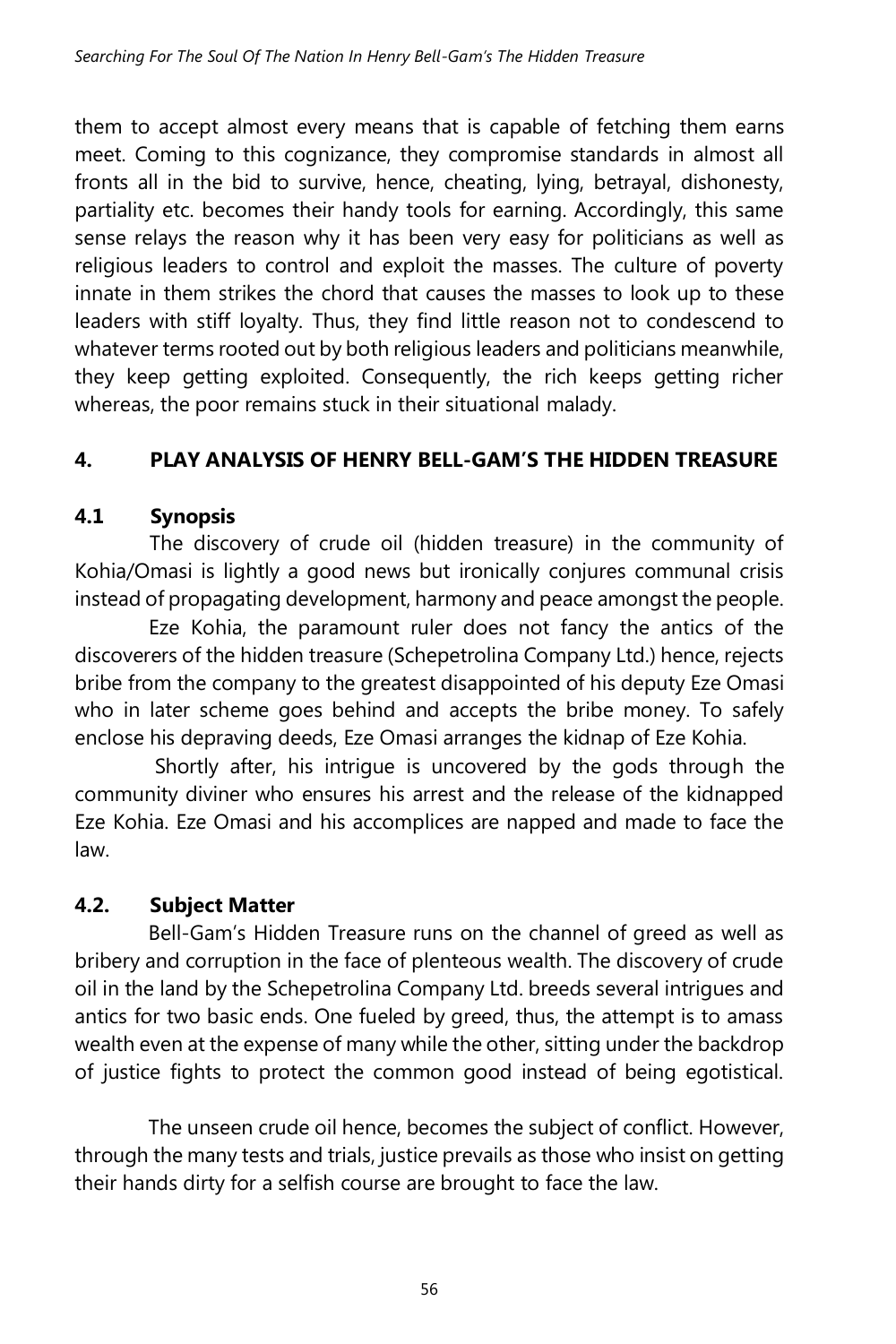## **4.3 Thematic Preoccupation**

In relation to the subject matter, greed, impatience and disunity guarantees no good end as underdevelopment and communal crisis most likely becomes the net's catch. The story of the *Hidden Treasure* is almost a cliché as far as the Niger Delta region of Nigeria and crude oil exploration is concern. So many social qualms are usually linked to this concern, there is either the problem of gain sharing or oil spillage in the case of so much oil exploration activities. Hence, the offshoot of the above sees nothing but crimes such as thuggery, kidnapping, theft, impersonation, murder, deceit and cheat.

 In most cases, these level of intense follow-up amounts to the problem of insecurity and this for sure have a longing economic disadvantage upon oil host communities as investors will see no other rational but to shy away due to so much unfavorable conditions created by the indigenes. The memorandum of this piece therefore, highlights the virtues of peace, patience, honesty, selflessness, and harmony as necessary ingredients that should take center stage in the face of tempting scenarios if there must be development just as exemplified in the intriguing spectacle of the *Hidden Treasure*.

## **4.4 Social Relevance**

Essentially, the overriding lesson one could dutifully and judiciously deduce from this very piece is to say simply that greed, selfishness, disunity and dishonesty are unlikely vices that are capable of weighing down any developmental attempt of any given society. As clinically demonstrated in the *Hidden Treasure*, it is glaring that the aforementioned vices are not good for any sort of gathering, organization or institution. Eze Omasi's character presents a typical Nigerian attitude of materialism and greed. The typicality of this loud attitude aggregates to a number of copious negative dealings which are repulsive against the development of any society.

 In earnest though, the play *Hidden Treasure* is socially relevant as it preaches to all and sunder the importance of communal behavior. Communal behavior foster the altitude of selflessness, honesty, love and unity which is good for the advancement of all. Eze Omasi's character nonetheless, shows a great lesson to all the consequences of greed and other associated depravities of extreme nature.

### **5. PLAY ANALYSIS OF AHMED YERIMA'S HARD GROUND**

### **5.1 Synopsis**

*Hard Ground* captivates the extreme experiences of a very young lad Nimi, who finds himself at the center of a very intense, terrorizing and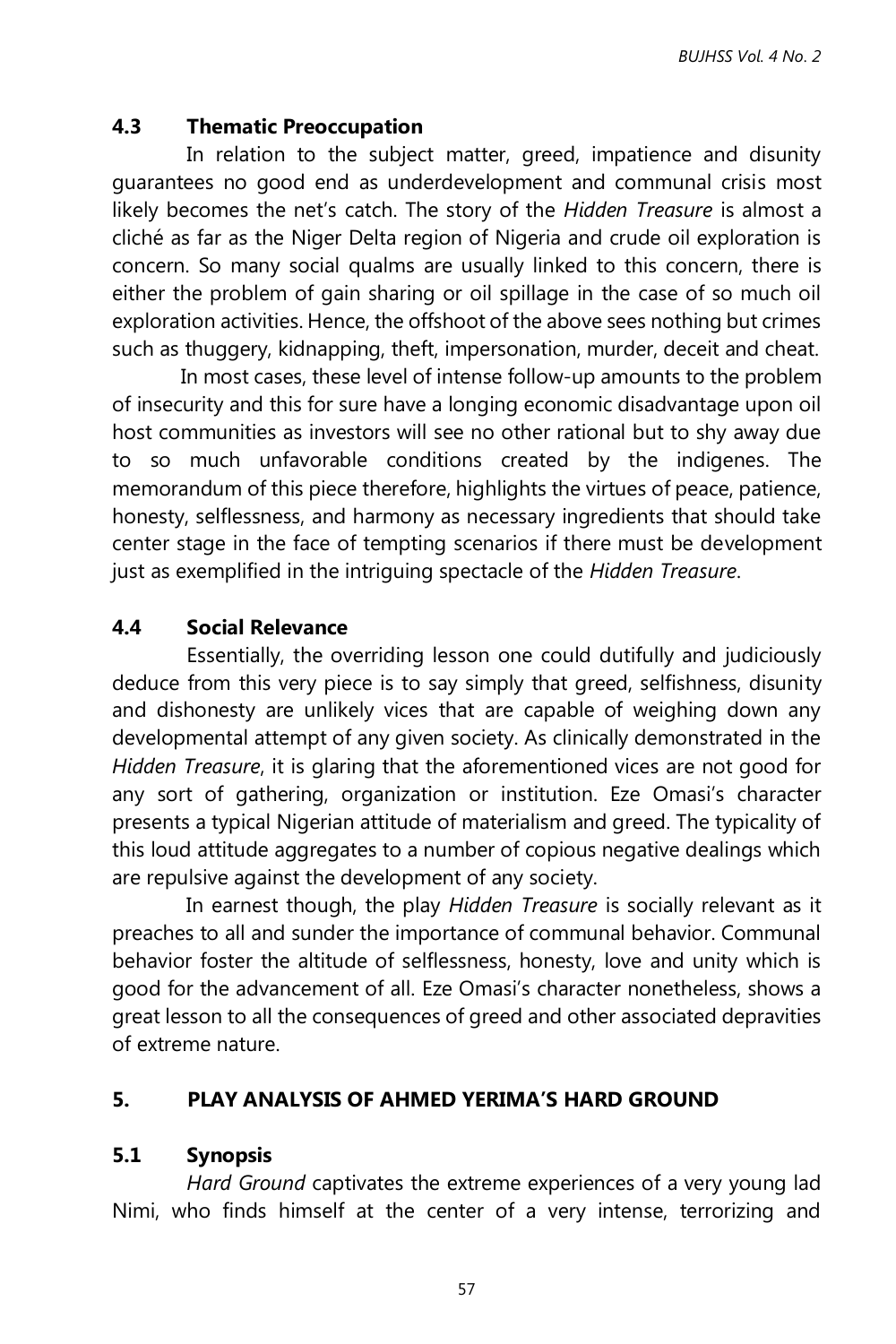melancholic status quo of the Niger Delta struggle. After a ten years exile, the 18-year-old teenager returns to his parents (Baba and Mama) following an escape for his life against the trepidations of the climaxing bloody jungle.

 On his homecoming, the fear of the most dreaded Don Puts Nimi in the face of three challenges. One is the challenge of explaining to his family the live frying story of the jungle that forced his return, two, of convincing them that he played no part in the death of about twenty comrades under his command who lost their lives in the struggle and the other surface from Mama's bitter and steady dislike of his new person.

In his defence however, Nimi suspects and accuse Father Kingsley of sabotaging their plan that led to their unexpected disarray. Father Kingsley's appearance nonetheless, and in alliance with Inyingifaa's rational fades Nimi's ignorant accusation and he is advised to think aright. Afterwards, he comes to full realization of his real enemy as disguised friends, well-wishers and awarders deceitfully attempt his murder. Barely recovering from this horrific state, the sad news bearing the death of his lover and baby carrier Pikibo is brought to his doorstep. He is dismayed at this and promised nothing but a swift equalizing revenge against the Don who is reportedly the culprit.

# **5.2 Subject Matter**

*Hard Ground* is engrossed in the struggle of the Niger Delta and its related crisis which is in onion with crude oil exploration. What appears to be a blessing from the foreground at least with the massive oil boom of the 1970s is in no other sense drifting to be a curse sequel to the depraved liking circumstances surrounding oil exploration especially within the last two decades. Because of the diamonded preciousness of crude oil, instead of witnessing a stretching overhaul until the environs of the Niger delta equalizes with standard world cities, the nation's treasure base is instead grossly underdeveloped and worse, has become a homestead for gangster-ism, terrorism and militancy.

 With the following misgivings, news pieces spawning within the Niger Delta basin has for a weighty period of time become non-attractive to the ears of an average Nigerian because of its recurrent recurrences which now qualifies it a cliché. This tiring attitude is fore-mostly linked to the hopes concomitant with crude oil upon its discovery in 1956 at Oloibiri. The irony however is that, while people hoped, they get nothing, not even the courtesy of crucial basic amenities instead, their lands play host as theatre of wars and streams of blood and worse, their lands suffer degradation resulting from the reckless oil explorative activities. These worries are in essence not just a subject matter in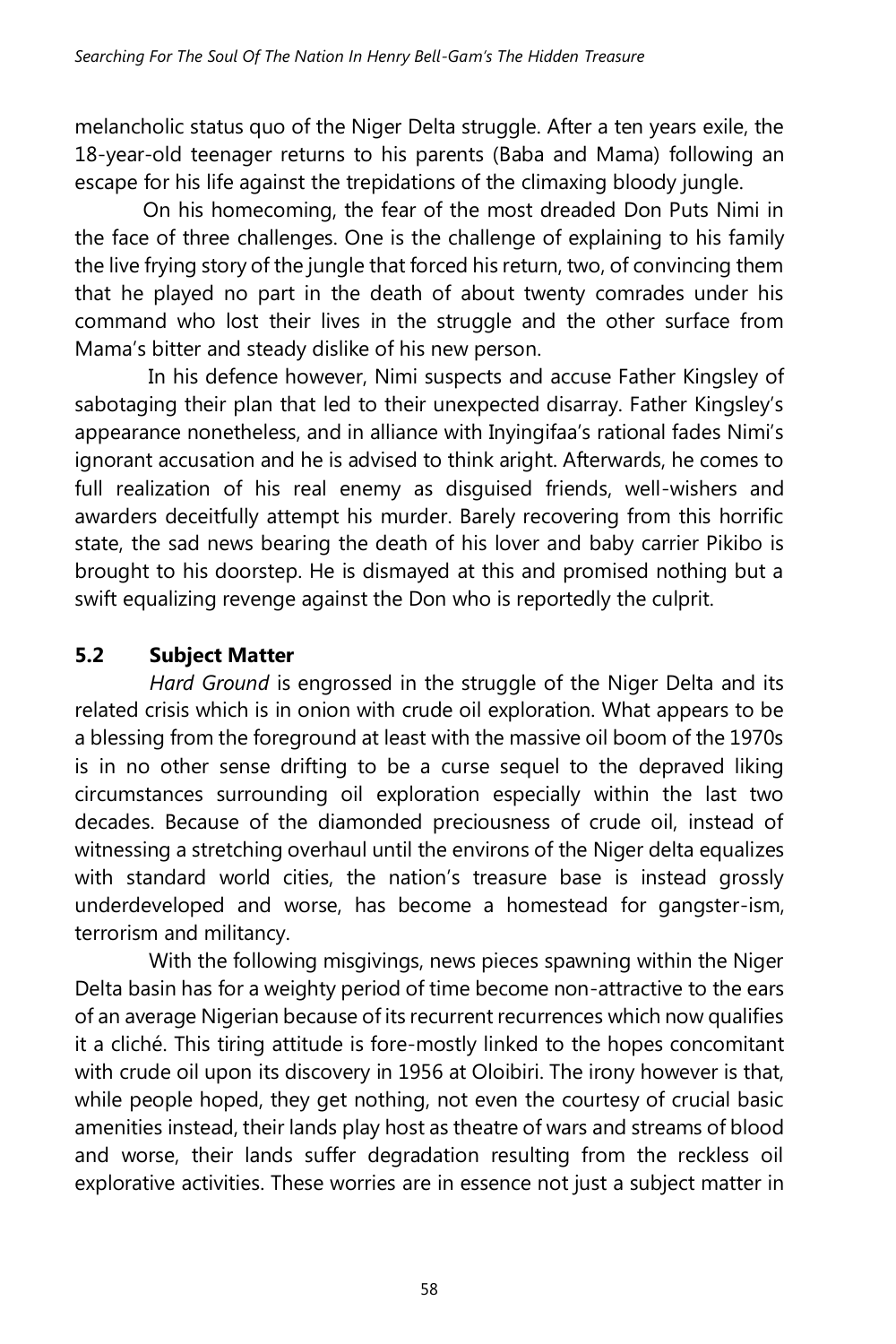Yerima's *Hard Ground* but is in a huge sense a topical crisis that behooves Nigeria as a sovereign entity.

### **5.3 Thematic Preoccupation**

Drawing from history, at least within a sustainable period of time, one typical attitude that is synonymous with the Niger Delta region of Nigeria is insurgency cum militancy. This brashness is a petrifying fruit which stems out of the ill politics involving crude oil and its related dealings. While all ants are keen on the sugar of the Niger Delta, only a few shows a judicious interest for the good of the land.

White investors alongside related politicians have over the years shown gross tendency of gold digging from the oil basin whereas, there is little or no equalizing returns for what is heavily taken from the lands. Consequent of this fact, takes the people to no good end, instead fathers a number of social mishaps which are categorically likened to poverty and insecurity. Worse more, the people especially the youths become stretchily restive and with their restiveness, the leadings can only but be imagined hence, the poor do not just remain poor but also grow strengthened in their situational malady.

The typicality of the Niger Delta in fact, braces Yerima's nerves to have triggered the making of *Hard Ground* with so much intensity and thoughtprovoking attitude. Analytically however, the latter themes the work in the surrounding of the Niger Delta focal-ling on the qualms and struggles associated therein. Specifically, he hints on the reactive effects on the suffering land owners of the treasure which on copious ramification aggravates sourly just as express in the play's resolution.

### **5.4 Social Relevance**

Vis-à-vis the critical standing of the theatre which is summarily mandated to entertain, edify and educate, Yerima's *Hard Ground* is in fact on course. It is not just in alliance with the mandate of the theatre, but with the keen interest of contributing to social order and development.

 The fore admission is sequel firstly to the adoption of such a topical issue as subject matter, as well as the landing it entirely devised. Now, drifting in the direction of ethics, *Hard Ground* does its bit as it preaches holistically the menace of falling to dirty, violent and unlawful dealings as strategy or approach in a bid to owning one's right. For the records, apart from the slaughtering of about twenty young comrades of Nimi, which is quit a disaster, Baba and Nimi himself never secured a smooth landing against what they boarded for long ago.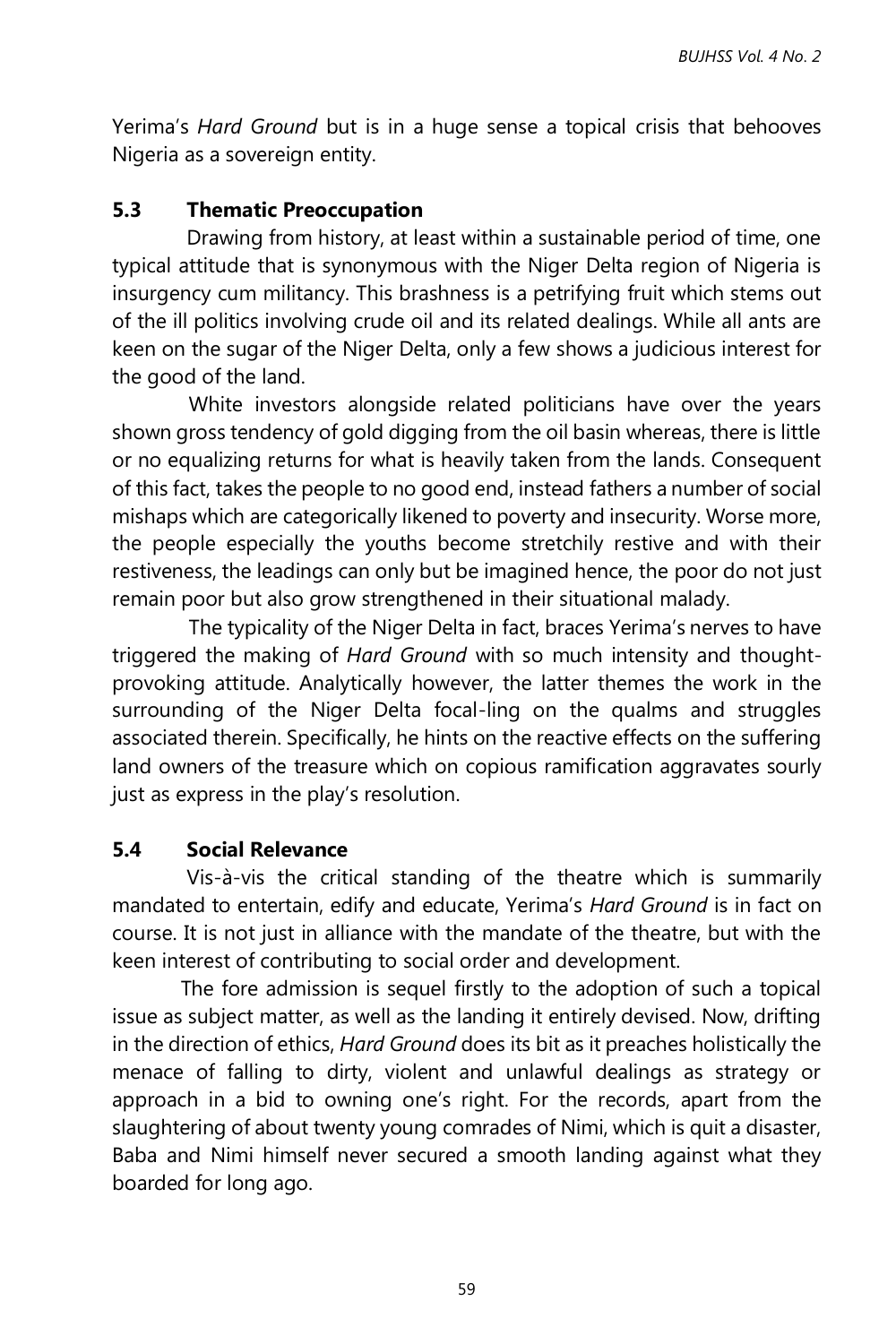Nimi, Baba and all others who fell as well as others who suffer differently in the play is only a tip of the iceberg when you equalize that analogy with the realistic happenstance in the Niger Delta especially of late. And so, the piece has a bitter reactive disposition against the drama and madness associated with the Niger Delta and crude oil hence, it expresses disdain against terrorism, militancy and insurgency in general as both its appearance and effect(s) are but a bunch of cataclysms for both the immediate inhabitants and the nation at large.

## **6. CONCLUSION**

This research paper is judiciously carried out in probe of three alleged blueprints (Religion, Ethnicity and Politics) known to have heavy hands in larceny the peace, joy, prosperity, developments and overall advancement of the Nigerian society. These accused incriminates provides through critical discusses backed-up by an outstretched literary computation of scholarly affirmations the careful actualization of the researcher's tenet which is in fullfledged treaty with other critical submissions that the already indicted strangulating influences be at all cost brought to book. This decisive position is not one that should just be fancied for probably its witty expressiveness but ought to be treated with urgency and great heed following its already harmed effects which cannot be equated with any measuring device available to the universe today. The corrosive impacts of the formers as launched since the amalgamation of Nigeria in 1914 may never cease to spread its pitiless tentacles upon the Nigerian society if the people claiming ownership of the land continue to remain blinded by their very own follies. Bigot in nature to religious and political ecstasies, these tribalistic inhabitants' tenants of the four walls of Nigeria may continuously be clamped down and exploited by their master-oppressors and exploiters who in their crafty nature wield the senses of their loyal and steadfast aficionados to the gains of their pockets and unending bank accounts. As a matter of fact, no rational argument can possibly refute this realistic preposition especially because of the credibility of the common adage that goes "until a different thing is done, a resembling result will continually be seen at the end of each trial".

In relation to the Nigerian situation currently, can we expect any change hence we are never at end with our myopic tendencies, seemingly hypnotized mentality and extreme materialistic innuendos painted all over our actions and inactions. A practical answer to this question is simply that there can never be any change. However, on a second thought, perhaps, a stamped conclusion like this may as well be proven wrong because it suffices that a change could as well come, but can only be an improvement towards DE-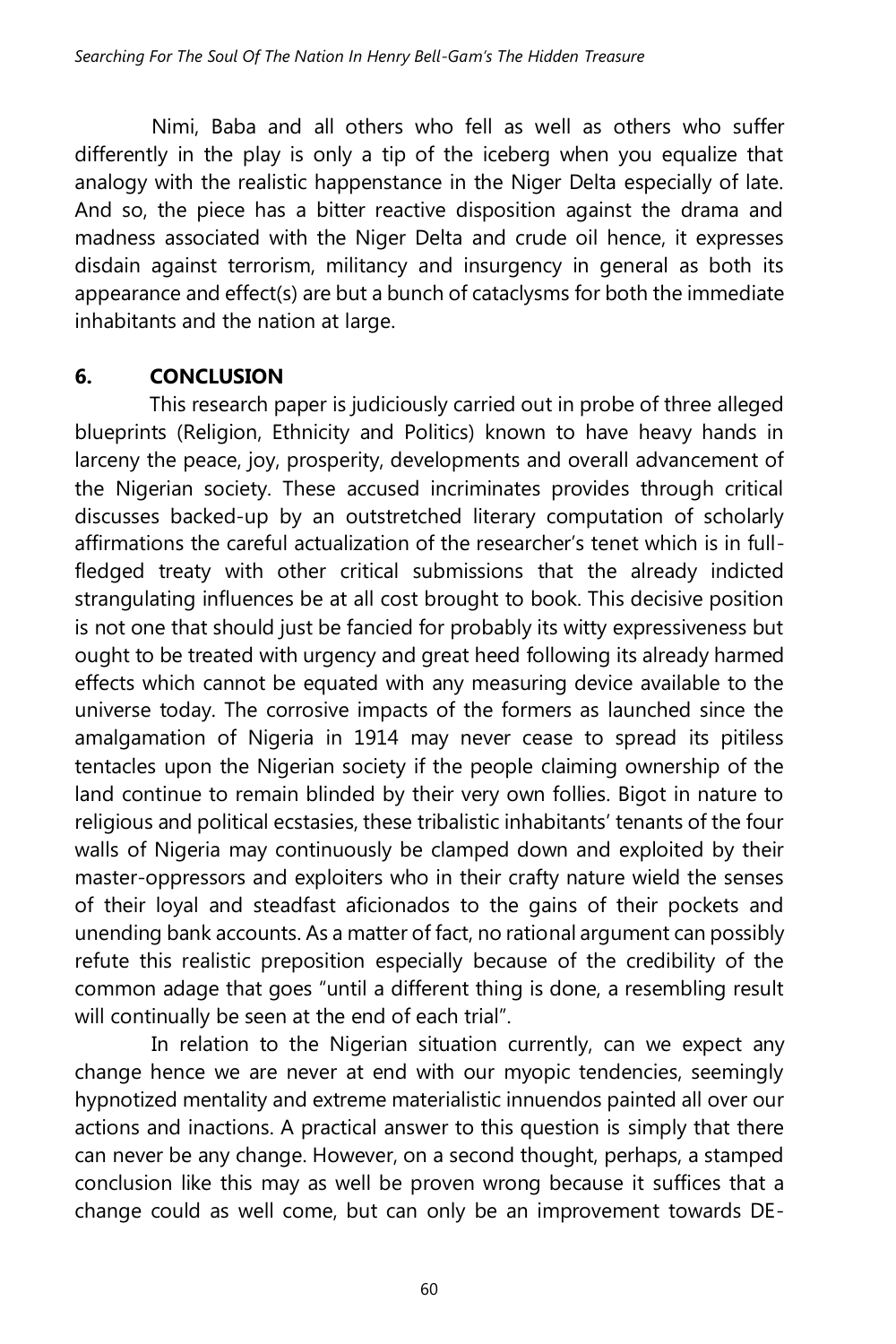development and backwardness and not towards real improvements. Be that as it may, despite this extreme scenario we find ourselves today, there is still hope; a passage of victory still awaits the people's U-turn. However, to express with deep sincerity and without elements of bigotry is to say that progress can come only if we thread away attitude of intolerance in all fronts, embrace novelty and hard work and sniff against mediocrity, meanwhile accept openness to competition with the foregrounding that defeat can as well come from each struggle. And finally, be sincere to yourself and others by relying only on reasoning rather than emotional tendencies which are in most cases failing to reality and prudence.

### **Reference**

Adeniji, A. S., & Ofiwe, M. E. (2015). The Impact of Ethnicity on Nigeria's Political Development: An Assessment, 1999-2011. *International Journal of research and Development Organisation*, *2* (12).

Anikpo, M. (2011). *The 2009 ASUU Strike: Issues Intrigues and Challenges. Ibadan.*

- Azunwo, E. E., & Sopuruchi, E. O. (2018). The dramatist's dimensions in tackling child labour in Nigeria: the exemplar of Faith Ken-Aminipko's Say no to child abuse. *Journal of Gender and Power*, 73. Bell-Gam, Henry Leopold. (2000). *The Hidden Treasure*, AGV. Multi-Projects Coy. Print.
- Idada, Walter & S.O. Uhunmwuangho. (2012) Problems of Democratic Governance in Nigeria: The Way Forward. *Journal of Sociology and Social Anthropology. 1*(3). DOI: 0.108/09766634.2012.11885565.
- Lumen Boundless Sociology. *Economic Systems*. https://courses.lumenlearning.com/boundlesszociology/chapter/eco nomic-systems/
- Marcus, [Prince.](https://galantnaija.com/author/chibyke/) (2020) *Breaking News: Popular Pastor Caught with Charms & Juju in Calabar (video).* June 16. Galantnaija.com. https://galantnaija.com/breaking-news-popular-pastor-caught-withcharms-juju-in-calabar-video/
- Odita Sunday. (2020 March 7). *End of road for woman used by 'pastors' to perform fake miracles*. The Guardia[n.https://guardian.ng/news/end-of](https://guardian.ng/news/end-of-road-for-woman-used-by-pastors-to-perform-fake-miracles/)[road-for-woman-used-by-pastors-to-perform-fake-miracles/](https://guardian.ng/news/end-of-road-for-woman-used-by-pastors-to-perform-fake-miracles/)
- OSAC. (2020 April 28). *Nigeria 2020 Crime & Safety Report: Abuja*. [https://www.osac.gov/Content/Report/04a87fa7-8575-4ce1-b5bb-](https://www.osac.gov/Content/Report/04a87fa7-8575-4ce1-b5bb-188e5cb9d1d8)[188e5cb9d1d8](https://www.osac.gov/Content/Report/04a87fa7-8575-4ce1-b5bb-188e5cb9d1d8)